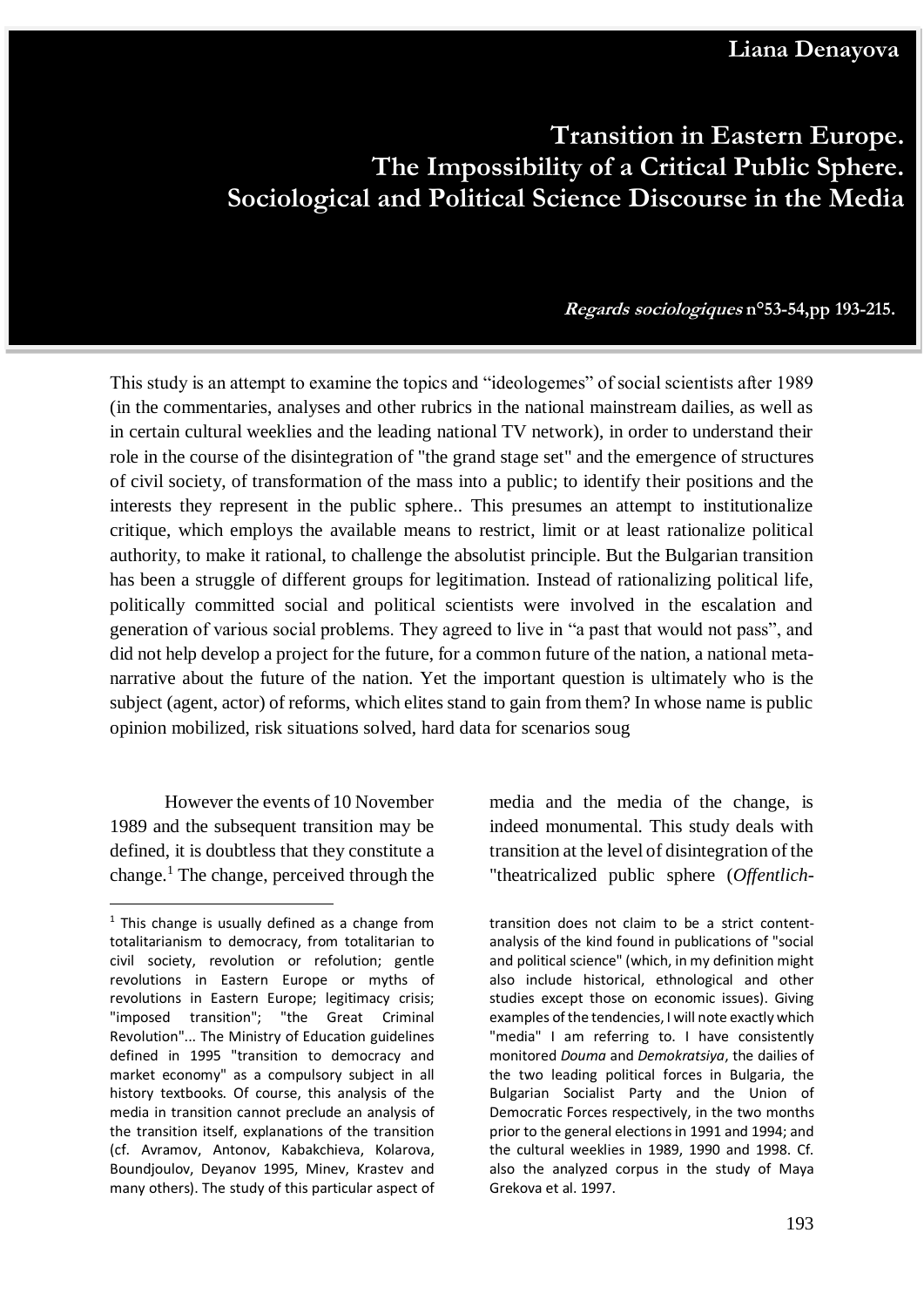*keit*) of socialism and the restructuring of the public sphere: has this led to the constitution of not just a new, but of a *critical* publicity? Of course, neither the media nor social scientists are the "main propellants" of the process, yet neither should their role be underestimated. Either way, the battles for "the Fourth Estate" in a transition such as Bulgaria's (as well as in a broader context - of an increasingly global, virtual etc. society) are certainly not fourthrate; as regards the social sciences involved in these processes, the post-1989 period has been crucial for their autonomy and potential for critique - it has seen the end of doublespeak, but apparently not of *langue de bois*, i.e. the cliched, uncritically "fairweather" language, which indirectly serves the power of "networks" (Thom 1997). (This thesis needs to be proved.)

This language is clearer in a previous and shorter Bulgarian transition that ended in 1948. The year in which the communist party finally brought the public sphere under control: it monopolized the media, nationalized the film industry, "nationa-lized" readers of the press and listeners of "radio rediffusion sets," private publishing houses, and closed down foreign-language schools... The ultimate objective was to pro-duce masses mobilized for the Grand Construction Project, with the respective mass media generating "common will." (At that time democracy was assumed to be a mechanism generating common will, and the masses were integrated into politics by means of the language.)<sup>2</sup>

It would be interesting to compare the functions of the media in the two transition periods, but that is not the purpose of the present study. This study is an attempt to examine the topics and ideologemes of social scientists after 1989 (in the commentaries, analyses and other rubrics in the national mainstream dailies, as well as in certain cultural weeklies and the leading national TV network, *Kanal 1*, i.e. *Channel 1*), in order to understand their role in the course of the disintegration of "the grand stage set" and the emergence of structures of civil society, of transformation of the mass into a public; to identify their positions and the interests they represent. And, hence, to grasp – indirectly – certain principles of the transition in Bulgaria, the conditions for the existence of an autonomous public

1

 $2$ Cf. Furet's thesis on the distinctive features of the so-called ideological society. In 1948, for instance, the authorities encouraged the release of the socalled *stenvestnitsi* (sing. *stenvestnik*: literally, "wall newspaper," a sort of in-house bulletin board) and "exposure in the press." (Here is one case of such "exposure": a magazine which "upholds... reactionary mystic and non-Fatherland Front [the communist-dominated coalition that seized power after the 9 September 1944 *coup d'etat*] positions, ... does not cultivate a progressive scientific worldview," therefore "*the respective department at the Committee of Science, the Arts and Culture ought to take an interest in this magazine*" (*Rabotnichesko Delo*, the daily of the Bulgarian Communist Party's Central Committee, No. 61, 14 March 1948). The magazine in question, *Obedineni domakinski spisaniya* (*United Housewives' Magazines*), was licensed by the Ministry of

Information in 1946. Yet it apparently failed to meet the standards of transition. It claimed that the October 1917 Revolution had been carried out by "a handful of smart youths," that Spanish communist Dolores Ibarruri "had succeeded in evading justice," that Goethe, Beethoven and Raphael "had dedicated many works to God." "This irresponsible magazine is filled with materials about the charm of women and with mawkish, maudlin short stories, and there isn't a single line about the new female heroine - brigade leader and shock-worker." "To top it all," the magazine wrote that "future success ought not to be perceived as a mirage only, but also in terms of whether you have 'polished your shoes before going out'." Consequently, the magazine misled, "*diverted attention away from the big tasks*," "poisoned the mind of subscribers" subscribers, who were a mass rather than a public.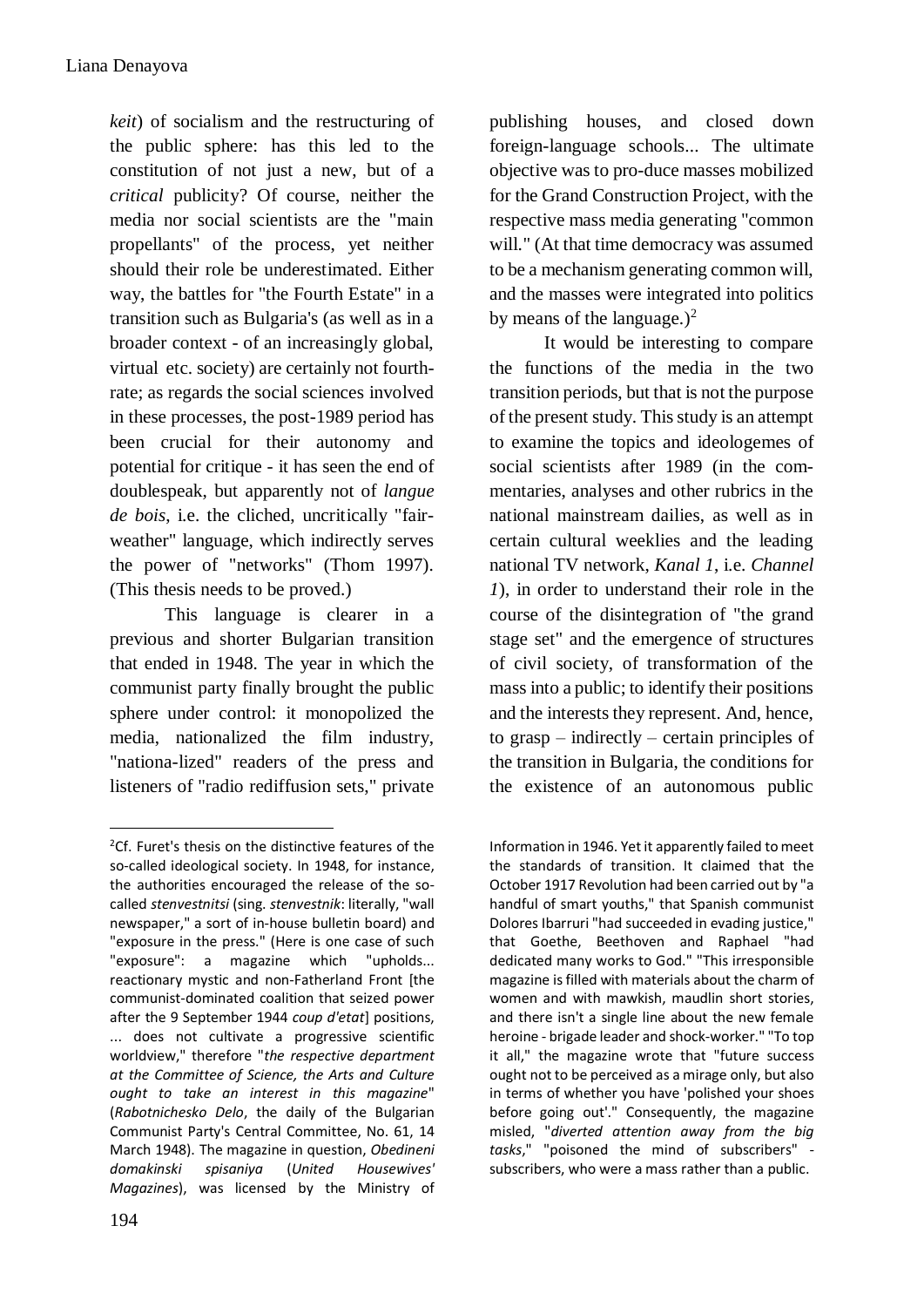(rather than a mass), where everyone has a chance to hear another opinion or to be heard, where (to quote classical authors such as C. Wright Mills) virtually as many people express opinions as receive them, where public communications are so organized that there is a chance immediately and effectively to answer back any opinion expressed in public, and where opinion formed by such discussion readily finds an outlet in effective action, even against – if necessary – the prevailing system of authority, in the name of the common good, i.e. of good governance (which is not necessarily synonymous with government).

To understand the thesis formulated even in the title of this study, several other tenets need to be recalled. According to one of the tenets of the contemporary theory of the public sphere, the modern public sphere is associated with the reversal of the formula *Auctoritas non veritas facit legem*. Reinhart Koselleck argues that this process ended during the Enlightenment: in the West European public sphere, the formation of the political public sphere follows the moral imperative of the emancipation of law, science, etc. This presumes, *inter alia*, an attempt to institutionalize critique, which employs the available means to restrict, limit or at least rationalize political authority, to make it rational, to challenge the absolutist principle underlying the above-mentioned formula (Koselleck 1986). Consequently, a new cultural form emerged in Europe, a critical disposition which Foucault defines concisely as the art not to be governed in this way and at this price (Foucault 1997: 23). This critique is the obverse of modern power - it is concerned with the truth about power, with the limits of the right to govern. Critique is the art of the freely chosen non-service, of the rationalized disobedience (Foucault 1997: 25). In the "politics of truth," the function of critique is to eliminate obedience. Critique, however, exists only in regard to something that is different from the

subject of critique itself; it is an instrument, a tool for some sort of future or truth, which the critique itself will not know... it is a subordinate function to what philosophy, science, politics, morality, law, literature, etc. represent positively (Foucault 1997: 20).

Habermas associates critical publicity with the very essence of modern publicity, of the classical bourgeois public sphere (Habermas 1992: 140). (I am obviously referring to his categories here, albeit not to them only, since critical publicity is a Utopian horizon in Bulgaria, it is only a "will to critical publicity.") Critical publicity is the measure, the "living bond" between the public and the private spheres (the sphere of citizens as autonomous economic and, hence, freely trading, individuals). The published facts are subject to control by a "critical public." Yet the communicative linkage between the private individuals is often disrupted ("the reasoning public" is made up of private individuals). In that case the resulting public opinion partly breaks up into informal opinions of private individuals without a public, and is partly concentrated into formal opinions of institutions with public manifestations; according to Habermas, however, those opinions are "quasipublic"... (Habermas 1992: 247).

To understand the two "ideal types of public sphere" constituted here - theatricalized and civic publicity - it is important to consider Janos Kornai's thesis, further elaborated by Deyanov and Boundjoulov, whereby socialism is a society of disempowered "objects," i.e. of money that has no purchasing powers, of markets that do not function by market logic, of newspapers that do not inform. This is a society of "shortage," offset by the functioning of various back-up, doubling structures and "networks." The latter, however, are not public, they are beyond the public sphere, which is filled with theatrical props. In "the grand stage set," the theatricalization of power, the "miseen-scening" of power, the media – which create apparency of involvement of the masses – are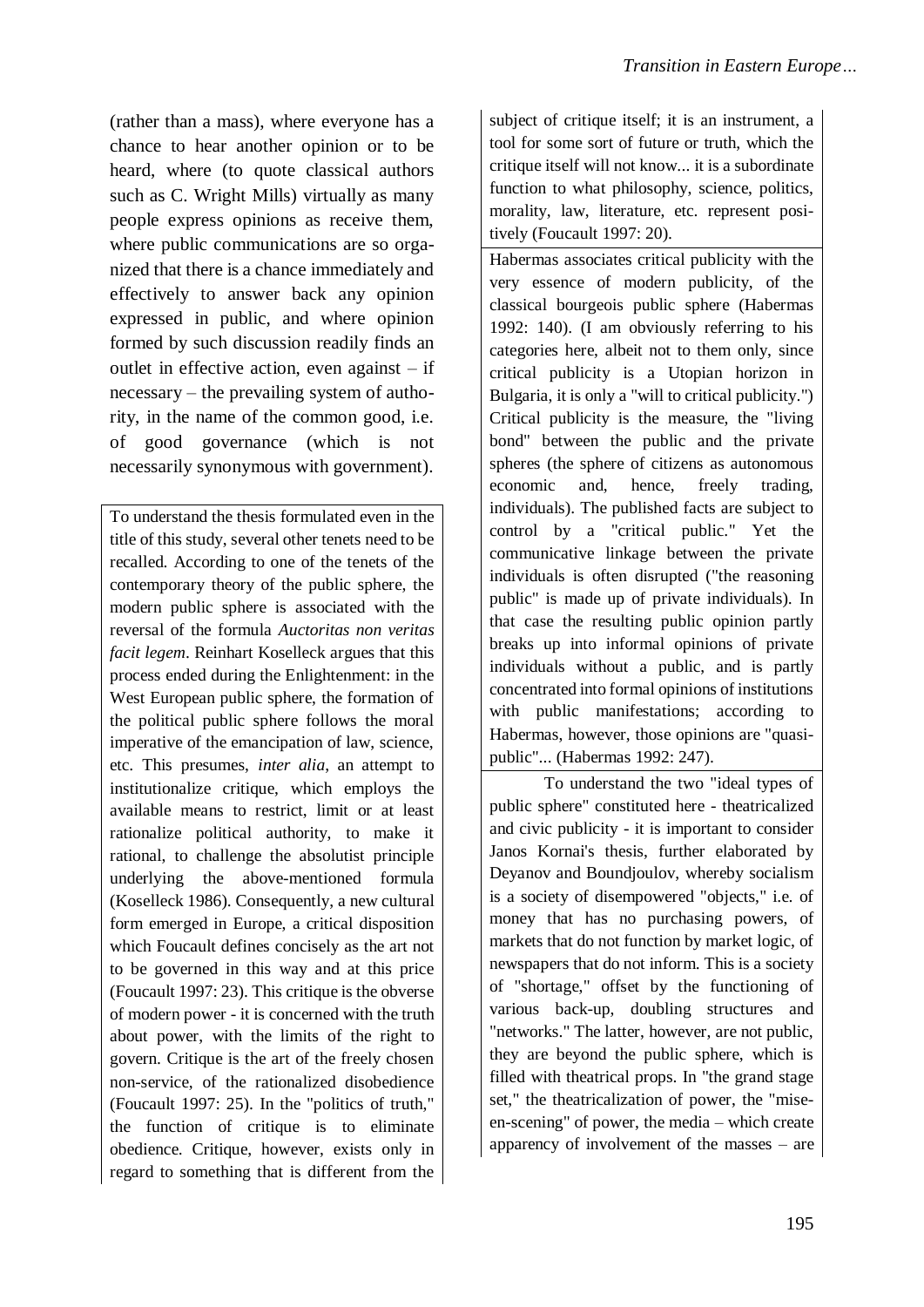naturally not a "pure" mediator of a reasoning public...

Thus the main problem in this study may be reworded as follows: have the post-1989 media become – or, more precisely, are they becoming – such a mediator, or have they again proved to be "back-up structures" (serving other "networks")?; do they provide adequate representation and extra energy to the various "pockets" of nascent civic action; do they avoid generalizing the news by the logic of partisan partiality, in the sense of both incomplete and biased reporting? And, more precisely, has the media discourse of social scientists contributed to the identification of those "pockets" and to strengthening the bonds between them (defined as "places of hope" by Deyanov, who analyzes them in connection with the nascent critical publicity), or has it walled them up, paralyzed them, screened them off from the public limelight? Has it effectively become a model of the type of generalization of messages that is usually associated with academic ethos, maintaining the autonomy of social knowledge and thus impeding the latter's easy political usages? How have the self-interpretations of the two roles – of the scientist and of the citizen - changed in the past ten years of transition? Has there been a true media debate between the different perspectives on transition? Has Bulgaria had an "agora" at all – to quote Merab Mamardashvili, one of the "places of hope" of an entire generation of social scientists : "after all, civic life crystallized precisely in the agora. Our problem is that we do not have such an agora" (Mamardashvili 1992: 139).

Post-1989 Bulgaria watchers note that the freedom of the media, especially of the press, is one of the most plainly visible freedoms in the early period of transition. And a specific source of power, or at least of apparency of power. (The headline of a discussion between political scientists Andrei Ivanov and Ivan Krastev, "*Koy oupravlyava stranata g-n...?*" ["Who's Ruling the Country, Mr...", *Kultura*, No. 2, 1991], is symptomatic: Ivanov: "The question 'who's in power' rules out the answer 'nobody' ... that's why the question shouldn't be 'who's in power,' but 'where's power'." Krastev: "Well, in television! [Prominent Bulgarian TV journalist and talk-show host] Mr Kevorkian is, for me personally, the ideal exponent of TV superpower. The power of the autonomized mediator." At more or less the same time [11 September 1991] sociologist Andrei Raichev says: "Television in Bulgaria is not a medium of representing, but a medium of generating an event. Something has happened at all if [and only if] it has been shown on television... We have no place in common except television" [Raichev 1992: 89].) By the end of this period of transition, however, researchers note that "the media, albeit a main factor so far, now have a reduced potential, they are increasingly avoiding political risk" (*Bulgaria v regionalen*... 1997). To quote Georgi Lozanov's metaphor (Lozanov 1999: 168), the media were "politically drained" (because "the power they generated was promptly utilized by an extra-media actor; or because, according to other scholars, no "representative linkage" was established [Ragaru 1998 - 7], Western rhetoric was borrowed). This is associated with a specific feature of the Bulgarian transition: a struggle of different groups for legitimation, of groups – already and still – incapable of becoming public powers. (I am not referring to the so-called Operation Wedge, the alleged infiltration of the newly formed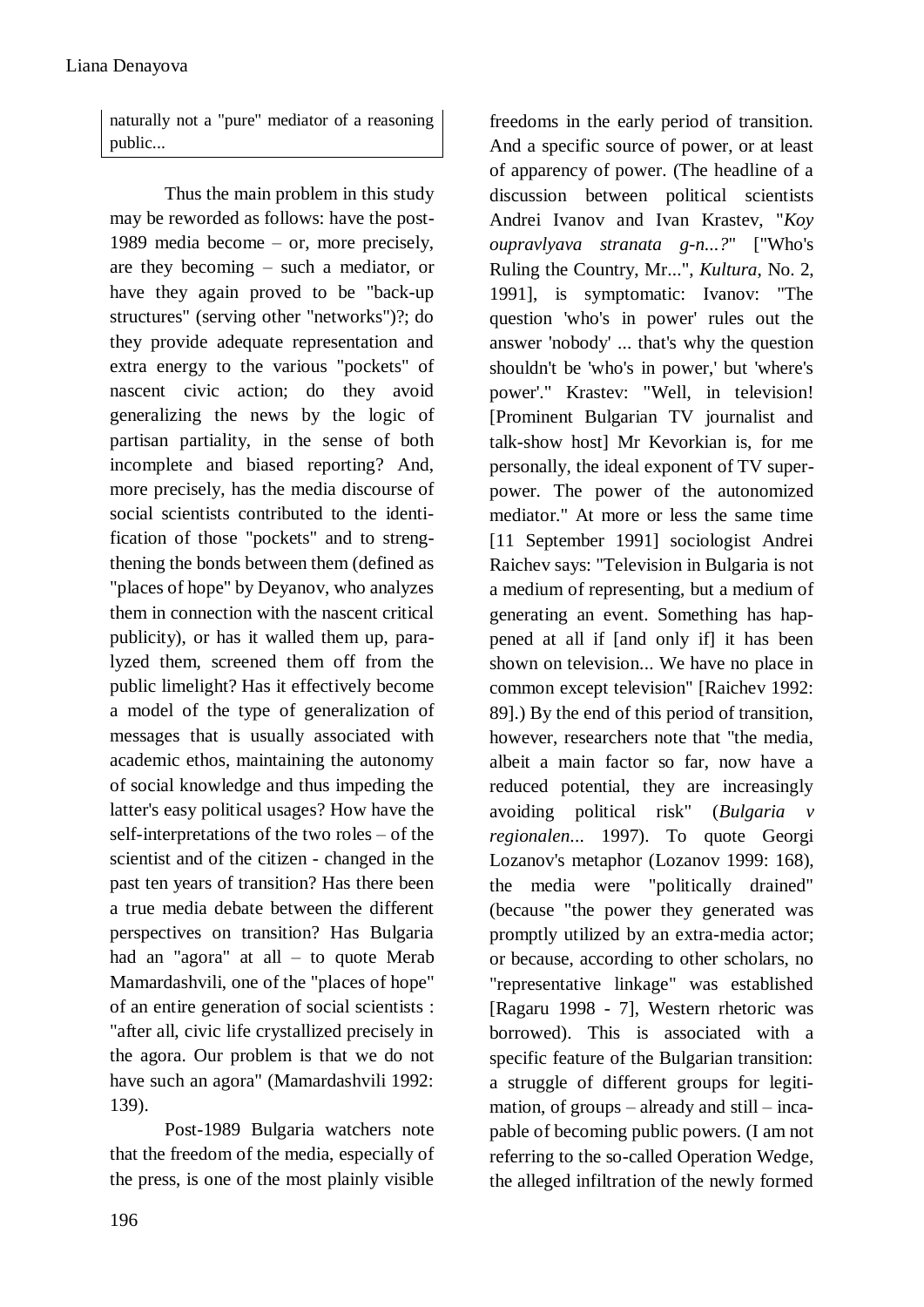opposition Union of Democratic Forces by communist secret service agents etc., because I assume that Foucault is right that power has no centre, that it is a balance of forces). This thesis is, I believe, supported by authoritative analyses of transition.<sup>3</sup>

That is why it was entirely explicable, at least in the early period of transition, why numerous sociological surveys were commissioned on condition that their findings would not be published even in professional publications. (Albeit explicable, this was unacceptable when the findings concerned fundamental branches and processes in society rather than, say, your favourite brand of whisky.) Which ruled out transparency, the clash of different academic opinions, and made it impossible to facilitate the development of the civic sphere in Bulgaria. The opposite case was explicable too – aggressive publication of the results of opinion polls and the battle for public opinion. In fact "sociologists" are one of the most clearly defined groups as far as the post-1989 media are concerned: a sociologist is anyone who, with or without a contract, serves journalists and politicians with public opinion data, who does or doesn't guess the results of elections (after the closure of the polls on Election Day, even political scientists are pompously introduced as "sociologists," contrary to the rest of the year, when all too often many sociologists are called or call themselves "political scientists," the undoubtedly more prestigious title; the transition has even produced the combination "sociologistpolitical scientist"). The so-called mass

1

consciousness identifies sociology with "sociological (i.e. polling) agencies" and poll-takers, with polls of the "how-does-Bulgaria-rate-in-the-world" type, and distinguishes between two types of sociologists: blue, i.e. Union of Democratic Forces (UDF), and red. The strategy of inviting one blue and one red sociologist each has proven reliable and effective for TV and radio hosts, but ineffective in forming civic expectations, in building confidence in the value-neutrality of sociology itself as a science and, hence, in developing other democratic "habitus" of modern man. Yet here I am not concerned with this type of practice, with opinion polls and their powerful presence in the media. I will only note that despite the many interdepartmental rows and even scandals (the biggest scandal breaking out at the very beginning of transition, during the first multi-party elections in 1990, over the presence of foreign polling agency INFAS and the US\$ 300,000 the latter got from National Television for opinion polls on Election Day, there weren't too many professional debates in the media focusing not on the friends and associates of one polling agency or another, the competence and credibility of certain data (with arguments - unfortunately cited all too often by sociologists themselves too - of the sort "the data are wrong because he's a friend of X, married to Y or from the clan of Z," but the boundaries - cognitive and social - of the opinion polls, the modalities of their presentation.<sup>4</sup> Professional debates that would have made it clear that opinions are a

<sup>&</sup>lt;sup>3</sup>"While the changing parliaments were busy presenting political shows, invisible structures were busy operating and eventually surfaced in the public sphere..." (Kabakchieva, Minev 1996: 67); in Bulgaria "the invisible elite is not simply non-public, it is hidden and hypothetical precisely because the

top echelons have not yet been legitimated as such nor, perhaps, have they been fully constituted..." (Kabakchieva 1999: 22); cf. Krassen Stanchev in Baichinska 1997.

<sup>4</sup> Boryana Dimitrova raises the issue of the ethics of releasing opinion poll findings in "*Sotsiologut kato*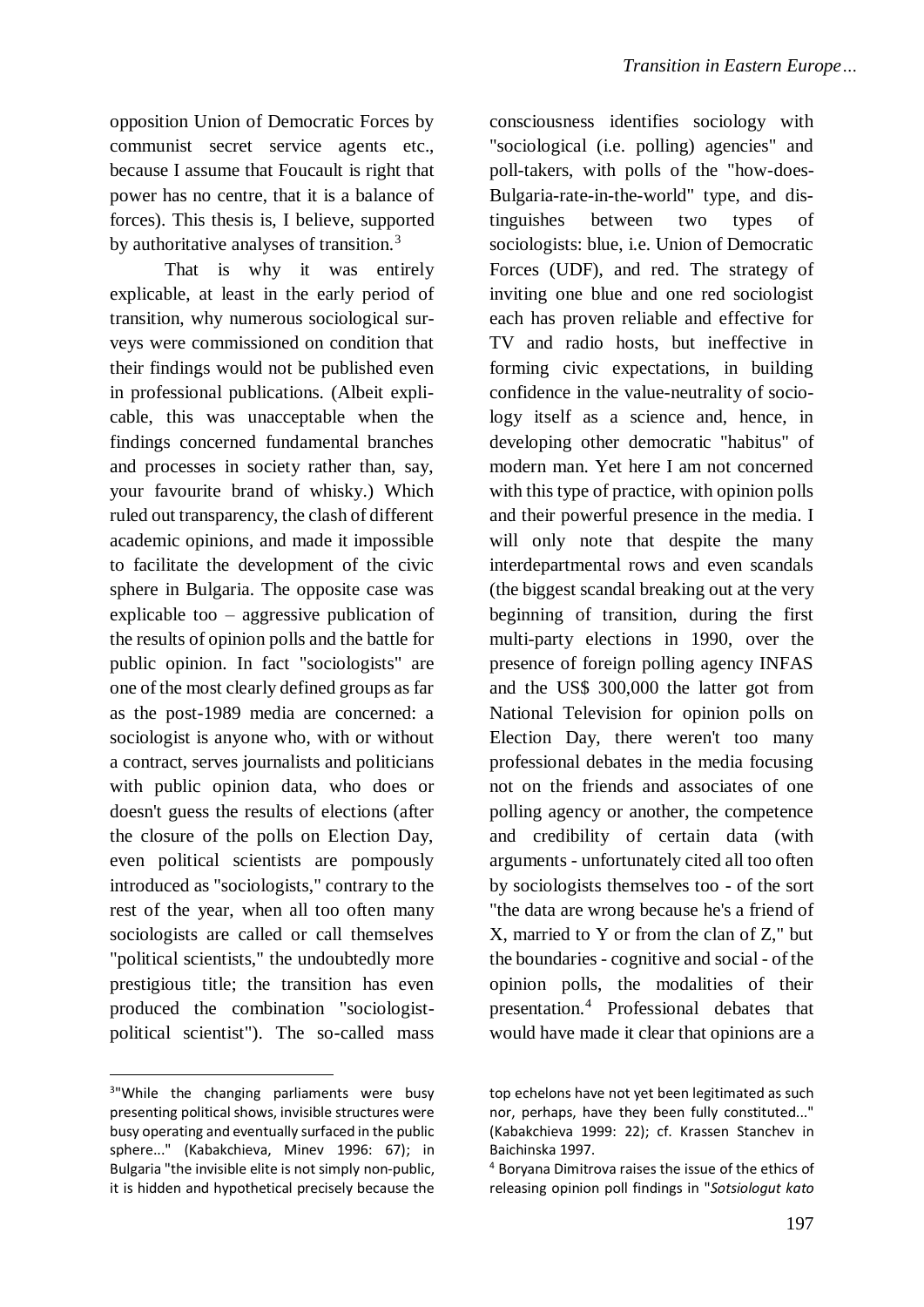power relation, that there is something called "spiral of silence," that various manipulative strategies were applied to get the average person to give answers out of his or her natural context, with those answers subsequently reinterpreted in an entirely different context based on scales that were non-existent in his or her consciousness. (There were also different simulations of social and political science. They reminded me of a treatise by a physician from Lyon written several centuries ago: "The largest branch of practical medicine is in the hands of people who are beyond the domain of this art: old women, compassionate ladies, charlatans, magi, folk healers, hospitable people, monks, religious folk, drug-makers, herbalists, surgeons, pharmacists, heal far more, prescribe much more cures than the doctors.") Journalists often failed to tell them apart from the meaningful scientific presence, they enthusiastically reported scientific fora, which might have been *fora* (if not fronts) but were certainly not *scientific*, and ignored major events (as, for instance, the visit of Prof. Hans Momsen, one of the leading German experts in de-Nazification); or rated participants in them by criteria that had nothing to do with the latter's contribution to the debate. The same policy was pursued in regard to the review of social science publications. There were few if any reviews of and discussions on sociological theses, with the exception of the discussions on public opinion forecasts. Interesting books about communism, modernization and the transition weren't even mentioned. (Only Francis Fukuyama became popular in this country thanks to the Bulgarian media too.<sup>5</sup> In general, there were many translations and commentaries on articles from *Foreign Affairs*. Nor was there a single periodical considered legitimate by the different groups of intellectuals and serving as a forum for different points of view. In other words, there wasn't an "agora" in either the literal or, as we shall see further on, figurative sense. (For instance, those who read the *Kultura* weekly didn't read, or at least didn't write for, *Literaturen Vestnik* and vice versa, nor did they browse through the *24 Chassa* daily, etc.) Quite a few of the studies important for the transition hardly left a trace in the public sphere (or were made public by the media only if they included some VIP - besides, they were made public in a way that made no distinction between the participation of the respective VIP in a scientific conference or, say, in a meeting of grocers). Needless to say, there were many exceptions, e.g. the conference on "Poverty and Social Fragmentation in Bulgarian Society"; the conference on "Studies on the Communist Age" held in April 1996 and dedicated to Francois Furet's book *The Past of an Illusion*, etc.<sup>6</sup>

1

*astrolog*" ("The Sociologist as Astrologer," *1000 Dni*, 25 September 1992). Roumen Dimitrov: "When the sociologist becomes a court political commentator, s/he inevitably turns his or her back on sociology" ("*Pridvornata sotsiologiya ot gledna tochka na bulevardniya pechat*," "Court Sociology from the Perspective of the Gutter Press," *24 Chassa*, 23 September 1992); cf. the debate between Boundjoulov and Slavov in *Kritika i Humanizum*, No. 2; Venedikov 1994.

<sup>5</sup> Fukuyama tops the best-seller list not only in the Bulgarian papers (cf. for instance, *Literaturen* 

*Vestnik*, 27 June - 3 July 1993), but also in the world media. At the sociological congress in Lyon, he was the most quoted author, according to Elena Mihailovska. What kind of sociology we have in *The End of History and the Last Man*, and precisely why this particular kind is popular, is another interesting issue.

 $6$ This presupposes a special survey, which I have not conducted. Yet in the months which I have studied consistently, there are no analyses and issues adequate to the respective rubrics in the papers generally speaking, rubrics such as "Society" deal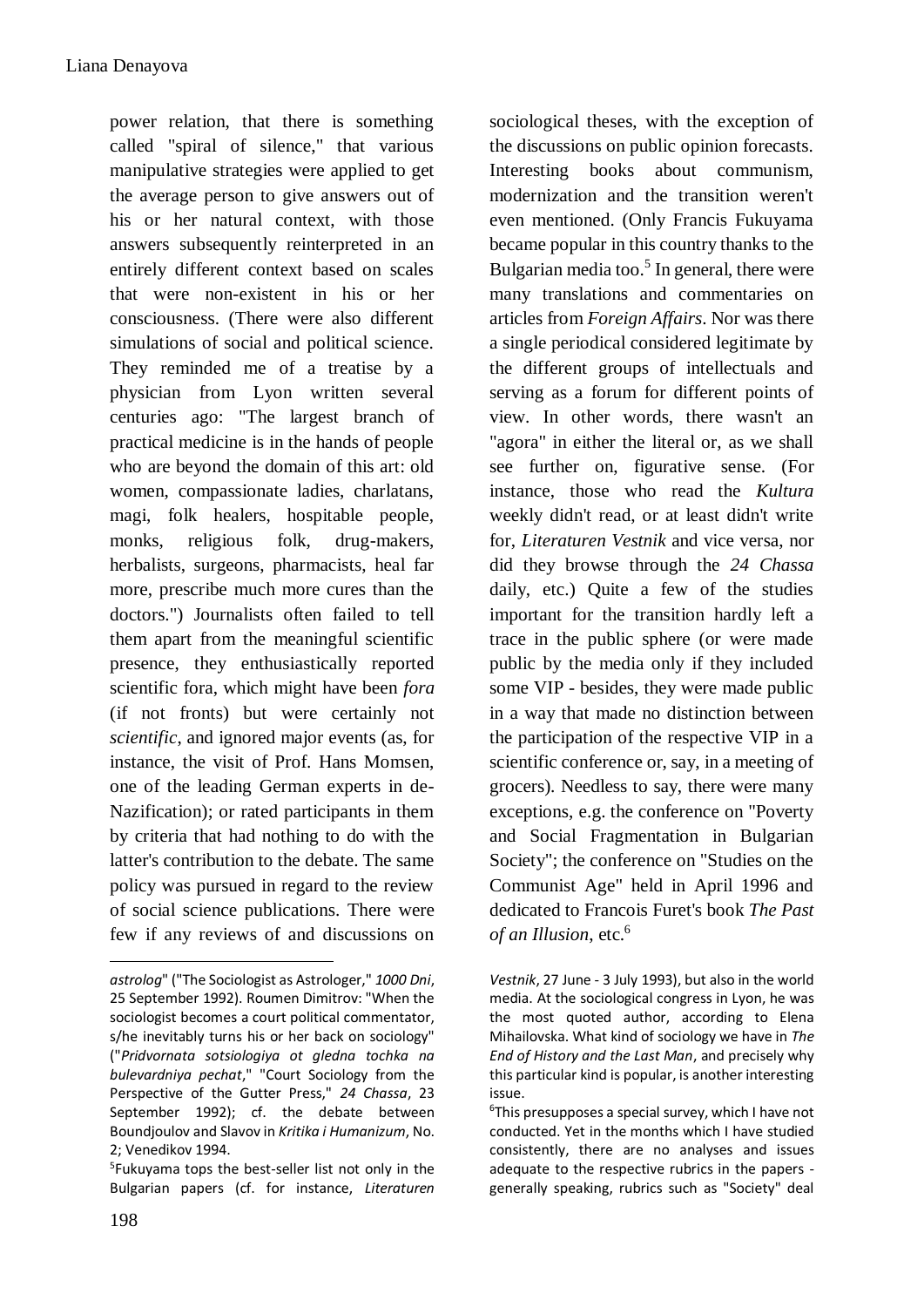Of the numerous problems and forms of presence of social sciences in the media, this study will dwell on just several: the two different stages, which I will arbitrarily define as romantic-ideological and expert; the relation between the everyday language, i.e. the language of the so-called common sense, and the scientific language; the involvement of social scientists in the debate on communism and "the battles for memory," i.e. in the political usages of the past...

\* \* \*

There are at least two distinct, and even contrasting, stages in the media presence of social scientists. The beginning was promising. The enthusiasm of intellectuals, the euphoria of 1989, the opening up, the faith in "Europe of the citizens" and in the correctional role of unshackled civic activity, the liberated language and diversity of languages, "the attempt at speaking out,"<sup>7</sup> presaged dialogue (the open letter was a popular genre; even sociology students contributed to a commentary rubric called "*Sotsiologicheski pogled*" ["Sociological Perspective"] in the

<u>.</u>

*Den* daily). The beginning was full of optimism. "We are about to return to the lost Bulgarian paths of the New Age, to its constructive spirit... and to its optimism" (Ivan Elenkov wrote in *Kultura*, No. 40, 1990). The presumption was that social sciences were now able to speak the language of "The Truth" ("*Istinata*," an article by History Professor Nikolai Genchev, *Svoboden Narod*, No. 78, 1990). That this was their responsibility (Sociology Professor Georgi Fotev, *Vek 21*, 1990). Incidentally, the intellectuals had not yet firmly committed themselves to a particular media, they were definitely a "hard-core electorate" but not "hard-core subscribers" (i.e. one and the same intellectual could write for *Kultura*, *Literaturen Vestnik*, the supplement of *Demokratsiya*, and *Vek 21*).

At the beginning there were debates. Mainly on current events and on the values of democracy: the round-table on "Intelligentsia and Politics" ("*Inteligentsia i politika*," *Kultura*, July, 1990); passionate polemics on Roumen Dimitrov's controversial article "*Demokratsiyata e muzhestvo na razouma*" ("Democracy Is Courage of

nalism, de-communization, history and memory, poverty; Ivan Kostov, D.Sc. (Econ.), Prime Minister since 1997, published a study on "Economic Decline and Reformist Ideas" ("*Stopanskiyat oupaduk i reformatorskite idei*," *Dano*, No. 2, 1990, an independent monthly on power, society and sex). Apart from articles on the intelligentsia, there were many studies on Bulgarian scientists under the totalitarian regime (even "academics and intellectuals founded a public committee on the study of the damages of totalitarianism to the development of science," *Ecopolitika*, No, 7, 23 April 1990). There were numerous articles on the "gentle revolution" itself, on "the screaming deaf-and-dumb revolution," the spectacle, the festive farewell to communism, and generally on "what's communism and does it have soil in this country" (*Sofia*, a biweekly review, No. 3-7, 1990).

with the foot-and-mouth disease among sheep. A special comparison of the catalogues of, say, various foundations (cf. Open Society Fund, *Annual Report*...) with various effects in the public sphere (which I have not made consistently either), is also worthwhile.

 $7$  To quote the title of an article by Petya Kabakchieva and Raicho Pozharliev ("*Opit za progovaryane*"). The issues in those first years of transition ranged from classical texts on liberalism and totalitarianism, articles devoted to the ABC of fascism, Bolshevism, Utopia and myths (the myth of Lenin and other revolutionary myths were widely discussed in the wake of 1989), to the student debate on "the end of sociology," via discussions on anti-politics, "totalitarianism within us," "folk dancing culture," "the new worlds and Europe," the Russian criminal economy, postcommunist natio-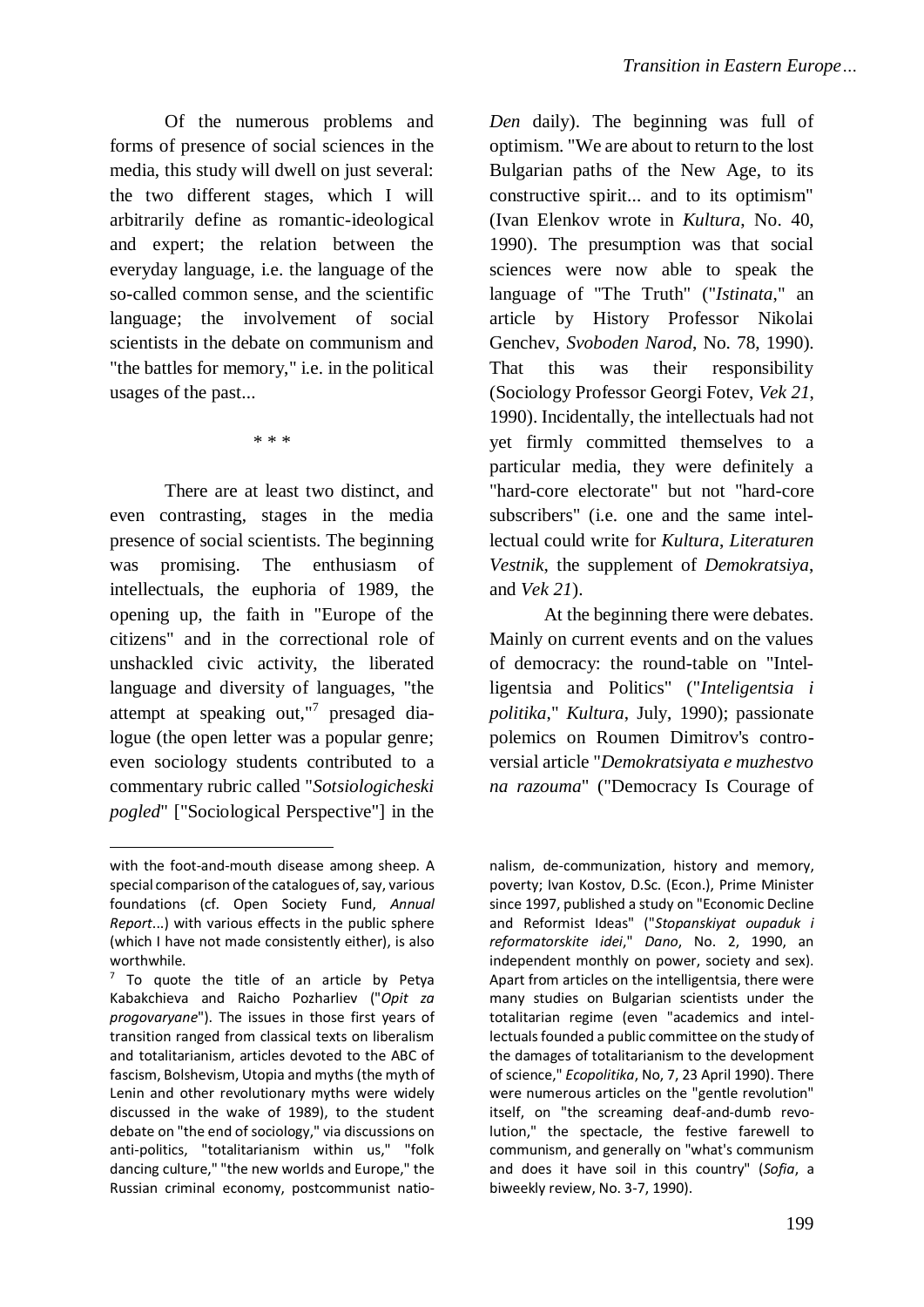Reason," *Kultura*, No. 25,  $1990)^8$ , alternatively regarded as "the first serious critique of the UDF from the perspective of the values of democracy" and as "reactionary," because "the path towards the light runs through an anti-communism of reason"); later, on the communist nature of the *Kultura* weekly, on Edvin Sougarev's hunger strike and on other civic gestures, on xenophobia and fascism in Bulgaria...

In this sense Roumen Daskalov's thesis that posttotalitarian social scientists "took the path of professionalization, eager to be identified by expert rather than ideological messages" (Daskalov 1998: PAGE???) is only partly true. They were involved with the media, especially at the beginning of transition, foremost as socially committed intellectuals. Yet as is known from the history of intellectuals in Europe, intellectuals are committed thinkers. They could hardly be perceived in terms of the classical opposition of autonomy vs. commitment. As a result of a specific paradox noted by both Bourdieu and historians of the intelligentsia such as C. Charle, intellectuals emerged as an autonomous group precisely when they committed themselves to the Dreyfus Affair. They have been more effective in politics when they have become involved precisely as a group: "increasing their autonomy and, hence, their freedom, they increase the effectiveness of political action" (Bourdieu 1993: 17).

It was natural that the debate on the role of the intelligentsia would be extensive. In "*Inteligentsia i antiintelektualizum*" ("Intelligentsia and Anti-Intellectualism," *Kultura*, No. 22, 1 June 1990), Ivan Krastev defines the intelligentsia as a guarantor of the existence of truth "beyond and independent of the interests of politics": the intellectual is the opposite of "the secret counsellor," s/he needs publicity. But s/he is not "a servant" of the people who is answerable to the people – populism is antiintellectualism, the symptom of which is "the rejection of high language." According to other authors, this was "the end of the intelligentsia" – the end of its functions as a herald of truth, of "its illusions of being a messiah." Either way, however, in their practical behaviour intellectuals did not follow the second role model, of "specialized humanists" defending "pluralism of values." There was strong political polarization, and professional social scientists took part in the media sphere not as professional experts but as intellectuals, while the intellectuals were policy-makers. (It was too early yet for "micro-politics," i.e. for the rejection of "the global, traditional divisions of the political space, since they create global social actors," "maintenance of differences not as a value *per se*, but as multiplication of the potential of life" (interview with Alexander Kiossev, *Kultura*, No. 33, 1992).

In the first stage, the language of social and political science could not have been expert. Expert discourse was inappropriate. And ironized: Ivailo Ditchev ("*Osvetyavane na prizraka*," "Illuminating the Ghost," *Kultura*, No. 6, 1991) showed how the "*Kulturtrager*" was being replaced

1

<sup>8</sup> Krassen Stanchev, *Kultura*, 29 July 1990; Eugene Daynov, *Nachalo*, 1990. (According to Daynov, the age itself is anti-communist, because it marks the end of all totalities: "Today any normal person is a communist in the sense described above. To be an anti-communist today means to be both a patriot

and a European.") Cf. also the articles by Alexander Kiossev in *Kultura*, No. 30, 1991; M. Mateva, ibid.; Encho Moutafov, "*Koufarche ot dissagite*" (A Briefcase from the Saddlebags,"), Edvin Sougarev, L. Grigorova and many others.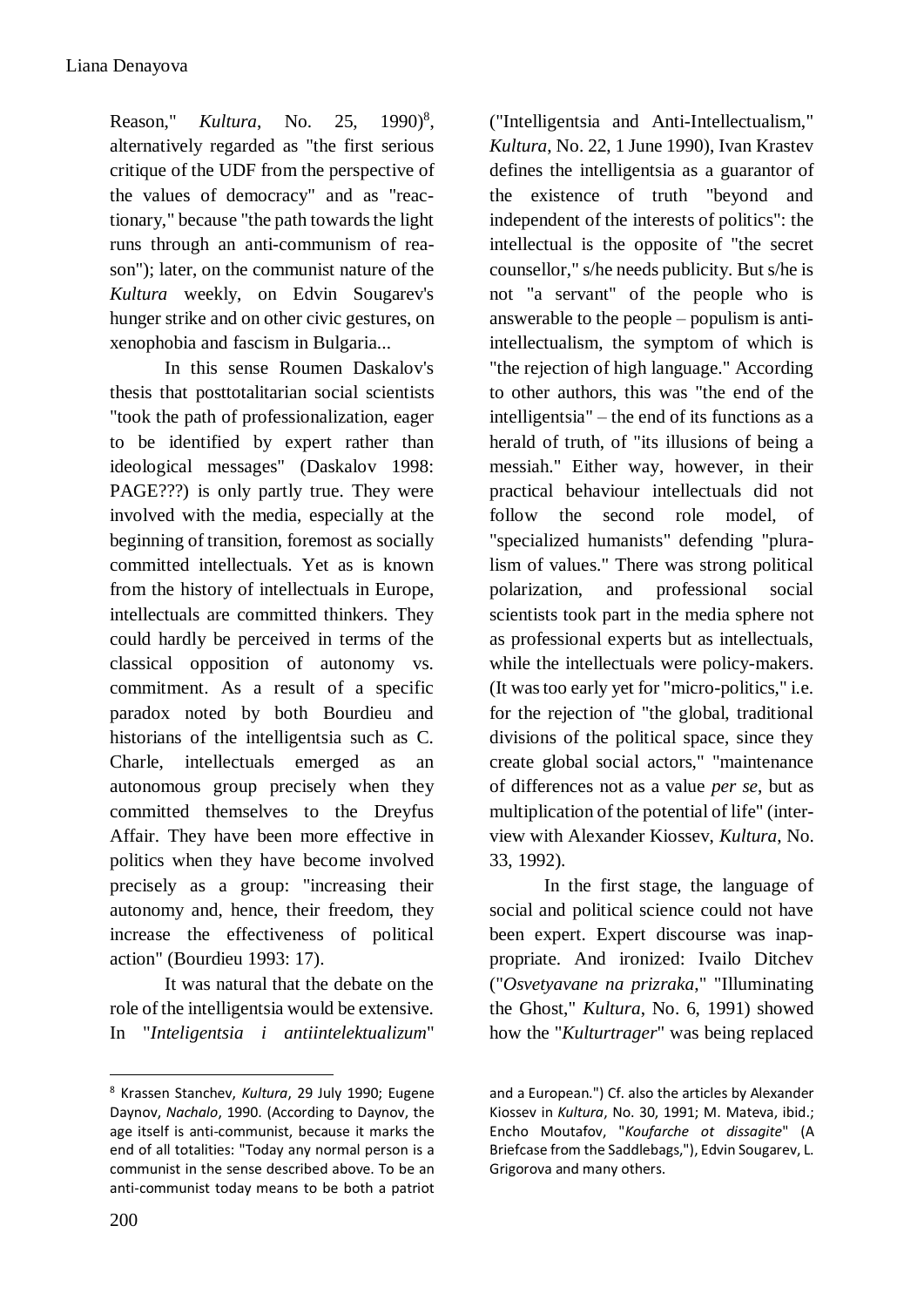by the "dandy political scientist," who was indignant that what was happening in Bulgaria was far from "liberal, neoconservative or whatever values," and therefore resorted to "confusing metaphors and shocking hypotheses, paradoxical comparisons." "Technological cynicism as a philosophy" was also criticized by Georgi Kapriev (*Kultura*, No. 5, 1991) in an article prompted by the dispute between A. Hranova, author of "*Znatsite na 1990*" ("The Signs of 1990," *Kultura*, No. 52, 1990), and Ts. Malamin, author of the election campaign logo of the Bulgarian Socialist Party (BSP) and of the article "*Oboushtaryu, gledai si obouvkite*" ("Shoemaker, Mind Your Shoes"). Kapriev recalls "the intellectual's one and only weapon truth"; and that the "good luck" (*spolouka*) in the 1990 election slogan of the Bulgarian Communist Party (BCP, subsequently renamed Bulgarian Socialist Party) is not a language "in which one can glimpse the truth of Being": "What is actually revolting in your article is precisely the deprived of any value-orientation technological analysis of a clash based on metaphysical positions, of a battle for being. The impartial specialized discourse free of moral commitment, irrespective of whether the issue in question is a cooking recipe, sexual intercourse or murder... precisely technological cynicism is the new language of the devil."

However, the problem of the social scientists committed to the battles of intellectuals for the values of democracy, was not in their commitment as intellectuals. The problem was that their arguments in the debates all too often did not differ from those of the man or woman in the street - they spoke just like Tom, Dick and Harry. For instance, the first critical article against UDF policies (by Roumen Dimitrov, mentioned above), was condemned with arguments such as "... however, he had to write this [article] so that we could see the mask... this makes him ridiculously aggressive and gives away (if I'm not wrong) [former senior communist party functionary] Stoyan Mihailov's assistant" (Encho Moutafov). A sociologistturned politician says in an interview that "parties are formed not on the basis of social-class identity, but by blood type... I only have to look at a guy's face to tell which party he's from" (*Kultura*, No. 18, 1993).

In an article in the UDF daily on the anniversary of the 1885 Unification of Bulgaria, Senior Research Fellow Plamen S. Tsvetkov wrote that "their faces contorted with inhuman fierceness, the communists are preparing to celebrate" (*Demokratsiya*, 6 September 1994). Writing in the BSP daily (under the rubric "*Obshtestvo*," "Society," *Douma*, No. 45, 1996), Corresponding Member Krustyo Goranov likewise notes "the savage thirst for power" of the then opposition, "which wants to smear" and won't stop at anything "in the name of seizing the plum of power."

\* \* \*

This type of language, of "plums" and "smear campaigns," reminds me of the language of the average Bulgarian, the way in which s/he still imagines the transition and power today (which we studied during the 1994 election campaign, cf. Petar-Emil Mitev 1999). I will dwell on this question in greater detail - the question of the relation between common sense, the media language and the language of intellectuals, since it is relevant to the subject of this study insofar as science should not accept the common-sense notions of the world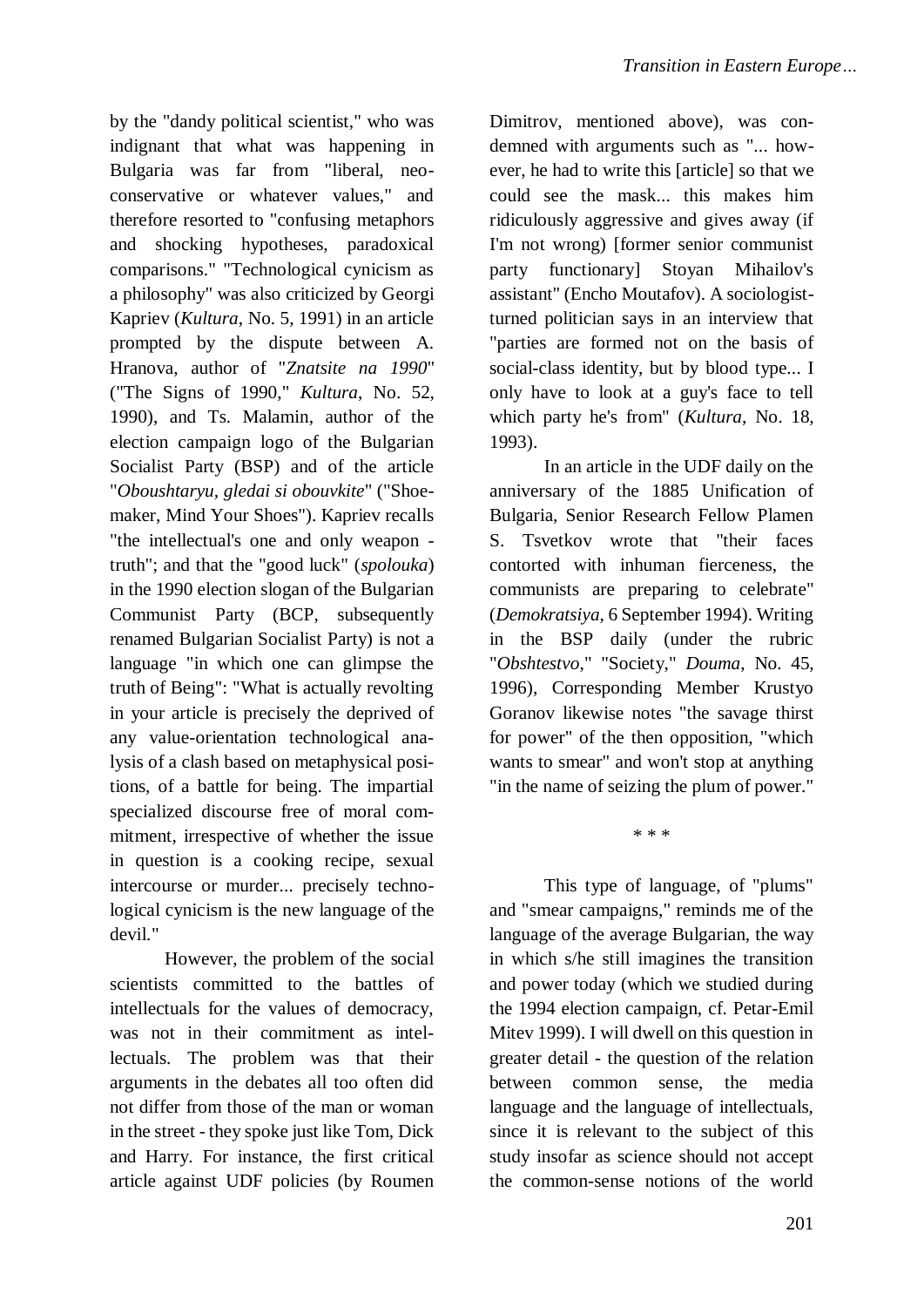uncritically; the objective of science is not to classify, but to criticize those notions.

The above-mentioned study was concerned, *inter alia*, with the political and, generally speaking, the ideological language of the 1994 general elections - not with the political language of the party manifestoes, the preconceived or spontaneous language of the party "headquarters," their rallies and slogans, nor even with the language of the non-partisan media, but with the real language spoken by the people, the language that "echoed" in their minds during the election campaign. Hence we were concerned not with the ideological doctrines, but with the everyday life-theories, the way in which the ideological concepts, distinctions, classifications of the world, myths and Utopias existed at the level of everyday consciousness, as everyday apparencies and motives. We analyzed them on the basis of 112 semi-formal interviews conducted in the last week before the elections on 18 December 1994 (cf. Mitev 1999).

Everyday consciousness perceives things through the filter of its subjective, pragmatic interest. At the everyday level, "objective" social meanings are fragmentized, coloured subjectively, seen from a particular angle in each of its facets. "Abstract universalities" live in the world of concreteness. The everyday person assumes that a particular part of the life-world is The World, projecting the way in which the objects are hierarchized in his or her personal and partial life-world on The World. Everyday knowledge is "knowledge at hand," it is "cookbook knowledge," a book with all sorts of recipes (as Schutz said). This knowledge combines incomepatible things, it can even accommodate contradictory facts insofar as it is "the immediately happening," "hypnotized" by

the concrete situation. (Once the situation is resolved, the everyday explanatory scheme, the scheme applied by the individual to define the situation, sputters out, becoming redundant.) The life-world of the everyday person is "teleologically oriented" – things exist insofar as they open certain opportunities to him or her, they exist as givens of success or failure, of hope or disappointment, of suffering or joy. That is why Almassi claims that the "logic of finality," ridiculed by Voltaire, is still alive at this level, i.e. the logic of Panglos according to which you have a nose so that you can wear glasses. The everyday person is, to quote another classical metaphor, of Claude Levi-Strauss, a *bricoleur*, i.e. a handyman who fixes things up from bits and pieces collected on the principle of "you never know when they might come in handy" (*bricolage*, i.e. odd jobs, makeshift repair, is the logic of the myth). The everyday person knocks things up from odds and ends in order to restore the reality that is missing from the abstractness of his or her life-world. But these bits and pieces are not evenly distributed along his or her counter, neither are they equally attractive at the different points of the individual biography. And another important characteristic of everyday knowledge: "knowledge at hand" is typified and is therefore easy to "wrap in aphorisms," i.e. proverbs and sayings, symbolic summaries of the life-theories.

Traditional sociological surveys, i.e. opinion polls, seldom focus on this language layer, they try to summarize it, to extract "the substance" from the respondent's answer so as to fit it into the Procrustean clusters of typologies. Yet how can one typologize answers such as "*Promyanata? Vyatur!*" - literally, "The Change? Wind!" - which in Bulgarian can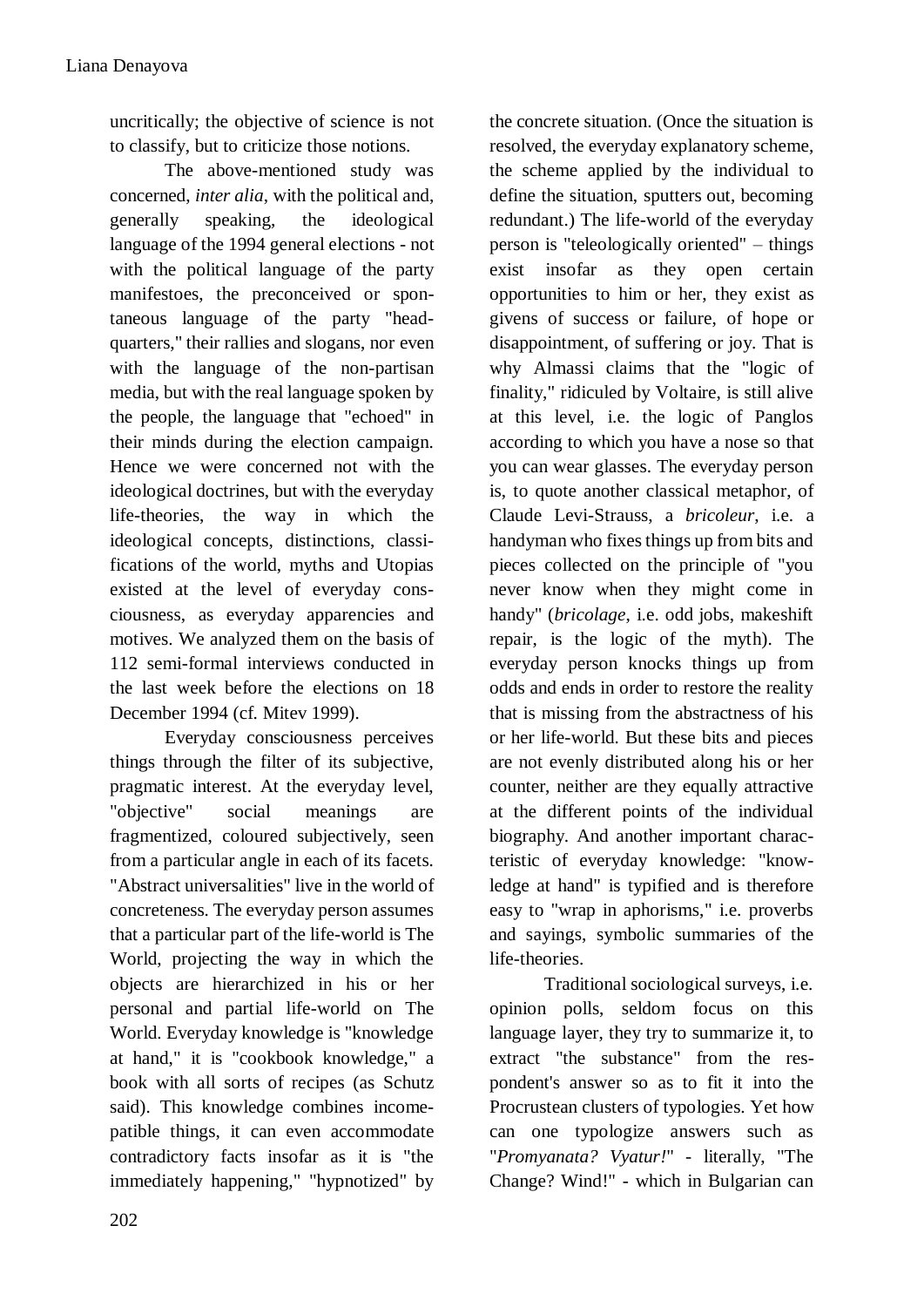imply both "the wind of change" or "the change is like whistling in the wind"? Or the answer to the question "Will you vote?" - "I will if it's not a pain in the neck" ("*ako ne me murzi*," literally, "if I'm not too lazy to"); "I hate X and I'll vote for Y..."?

Thus what does an analysis of precisely this "layer" of language show? That notwithstanding the non-representative, in the statistical sense of the word, corpus, the everyday Bulgarian political consciousness uses a huge number of folk cliches and images, proverbs and sayings. Which very often serve as an argument for one opinion or another and are, moreover, assumed to be a sufficient argument: "The wolf may lose his teeth, but never his nature" (referring to the BSP); "It's like expecting an alliance between cat and mouse" (referring to the BSP and the UDF). A particularly interesting universalia in the present everyday political consciousness is the universalia of "the plum" (*kokala*, literally "the bone"), i.e. conceptualization of power as a fight for the plum: "Everyone's fighting for the plum, but there's only one plum"; "In Bulgaria, ever since the age of [Todor] Zhivkov, who had seized the plum once and for all and could rub his hands in glee 'cos the goodies were his for keeps"; "Everyone's trying to seize the plum" (that's how common sense explains the absence of national consensus). Bulgarians generally think of power and their participation in politics as "seizing the plum" (*dokopvane na kokala*), "breaking the fast" (*oblazhvane*), "the goodies" (*blaginki*), "windfall" (*kelepir*), "having

1

your fingers in the honeypot" (*burkane v meda*), "raking it in" (*goushkane*), "making it" (*ourezhdane*), "feathering your nest" (*napapvane*, literally, "having your fill"), "going to embassy receptions" (*hodene po posolstva*) and "cocktail parties." In this line of thought, "fish begins to stink at the head," "like politicians, like the people" - and vice versa, "like the people, like politicians." Politicians are thought to be "birds of a feather" (*edin dol drenki*). In this context, Aleko Konstantinov's popular motif of "all [politicians] are a bad lot" (*vsichki sa*  maskari, from his book *Bay Ganyo*<sup>9</sup>) also appears (cited by one in ten respondents in the above-mentioned survey): "We're Bay Ganyos"; "all [politicians] are a bad lot." The implication of "Ganyo-ness" (*ganyovshtina*) often transcends that of "Bulgarian-ness," referring to the boorishness of Balkan mores in general. Thus the focus is not on "Ganyo" but on "Balkanski," i.e. "of the Balkans"; in other words, it's not just that "that's what the Bulgarians are," but "that's what the Balkan mores are."

Everyday political consciousness has an affinity for the quantifiers of universality: "*Only* the BSP can save Bulgaria"; "*All* communists are crooks." This is especially clear in the case of "money": "money's everything," "once they take power, they all start amassing [fortunes]."

If we go back to the language of social scientists in the media, we will see that its logic is not very different from the one described above. Nor does this apply to election campaigns and the party press only.

<sup>9</sup>Bay Ganyo Balkanski, whom Maria Todorova defines as "the immortal literary hero of the Bulgarian writer Aleko Konstantinov ... (1863-1897). ... Bay Ganyo, the counterpart of Tartarin and Schwejk in French or Czech literature, and the derivative noun '*bayganyovshtina*' (Bay Ganyo-

ness) has become the most popular byword created by Bulgarian literature, standing for boorishness, crudeness, grossness. ... [Bay Ganyo is] the savage among civilized ... the Balkan parvenu among Europeans ... the nouveau riche and newly hatched corrupt politician" (Todorova 1997: 39).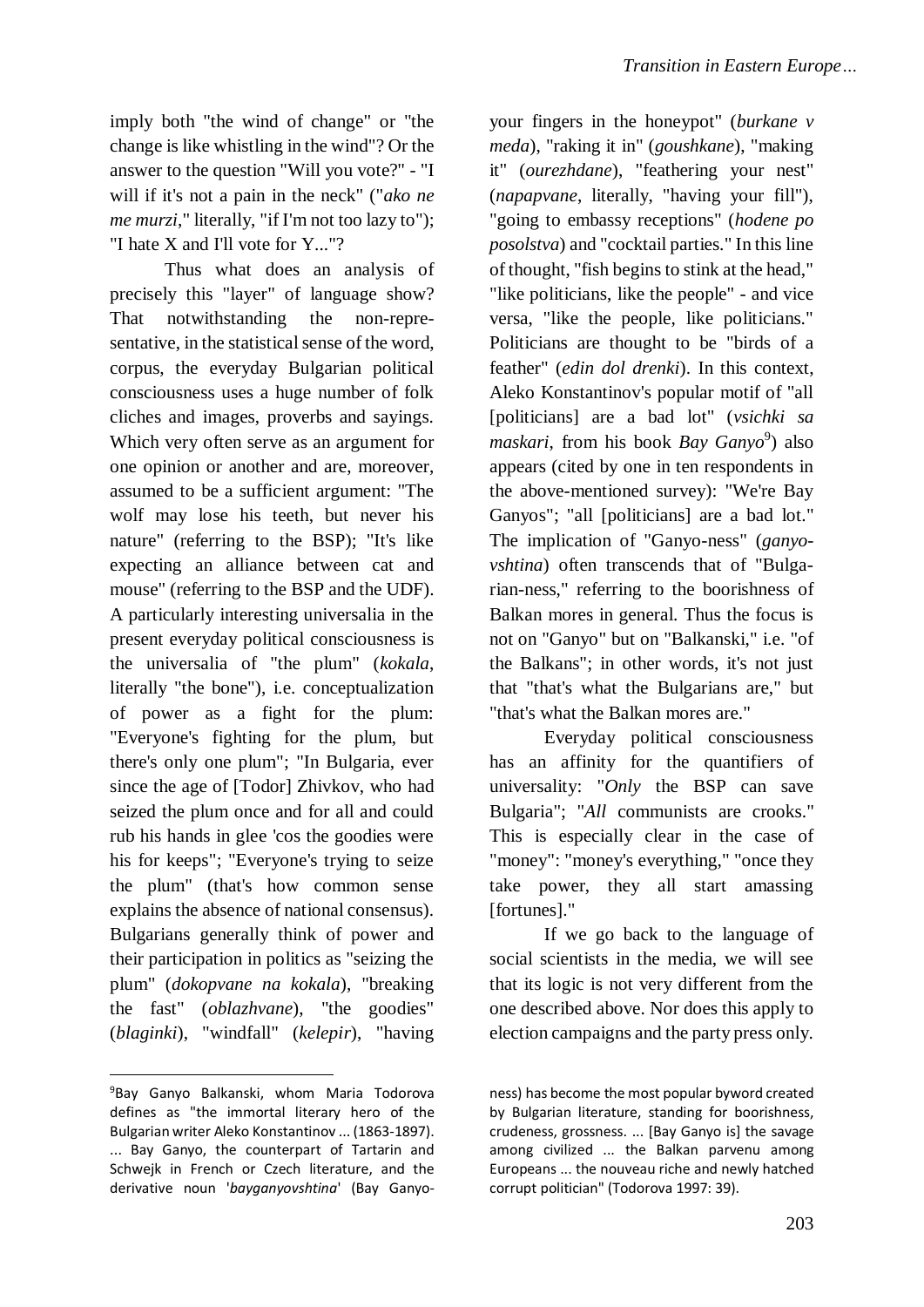The above quotes from Krustyo Goranov and Plamen S. Tsvetkov, about "the plum" or "the contorted faces," are typical of the style of politically committed commentaries in the party press. Thus Vera Hristova, Ph.D., makes the following "analytic" comment: "If riding in an office Hyundai and high pay could be a bait and a juicy morsel for the academic who has entered the corridors of power..." (*Demokratsiya*, No. 270, 23 November 1994). In *Demokratsiya* (No 275, 29 November 1994) again, Senior Research Fellow Stefan Vassev, Ph.D., wonders "isn't your apolitical world superficial, sterilized, schoolmarmishly tailored. A world in which elite riders rein in their lusts through meditation and spiritual masturbation..."; or in *Douma*: "who'll get the prize called subsidies?" (No. 264, 1994).

Finally, I will quote Dragomir Draganov's controversial article explaining the motives of the opposition ("*Tainata na SDS*," "The Secret of the UDF," *Douma*, No. 14, 17 April 1990). The article is meant to answer the question of who's who in the UDF and, hence, who has the right to "dismantle totalitarianism" (the language of "the assemblers and the dismantlers," *"Montazhnitsite i Demontazhnitsite*," to quote the eponymous article by Philosophy Professor Dobrin Spassov in *Douma*, was widely used in this period). The scheme is quite simple: the existence of the UDF is attributed to the lost opportunities of the children of the communist *nomenklatura*: "the rosy prospects of the *nomenklatura* kids have paled," "the familiar mechanism, through which daddy's boy could become a boss, has disappeared." (A new party, i.e. the UDF, had allegedly been born in the academic institute serving the Bulgarian Communist Party's Central Committee, "a breeding ground for *nomenklatura* cadres.")

The secret of the UDF was supposedly encoded in its name, the Bulgarian acronym for "get up so that I'll sit down" (*SDS*, "*stani da sedna*"). This thesis is admittedly quite original, but the ingenious "decoding" certainly did not contribute to the promotion of civic forms of reflection and civil rights. To avoid leaving readers with the impression that such simplistic schemes were confined to the daily of "the outgoing party," I will also quote an article from *Demokratsiya* (No. 87, 1991), in which Senior Research Fellow Nartsis Popov, Ph.D. (incidentally, a veteran propagandist of "the outgoing party" and author of a book about prominent philosopher and communist party functionary Todor Pavlov) explains why the BCP was renouncing Marxism: "Part of the communist feudal lords have become capitalists. The thirst for power is stronger than the belief in ideology"; "Marxist sociology ... a combination of Historical Materialism and the bourgeois science of society which Comte called sociology."

The entire context of media commentaries is not irrelevant either. Arguably, the whole media background was not conducive to reflection; besides, there was a long tradition in the style of political smear campaigns against the opponent and of debates as a neighbourhood row. Bulgaria did not have an agora,nbut had neighbourhood gossips.

Social scientists thus reproduced the prejudices of common sense instead of criticizing them; they perpetuated the stereotypes of mass consciousness instead of differentiating the mass by means of historical distinctions, they turned social difference into historically natural difference instead of writing the history of social inequalities - in order to dispel the perception of the political world in terms of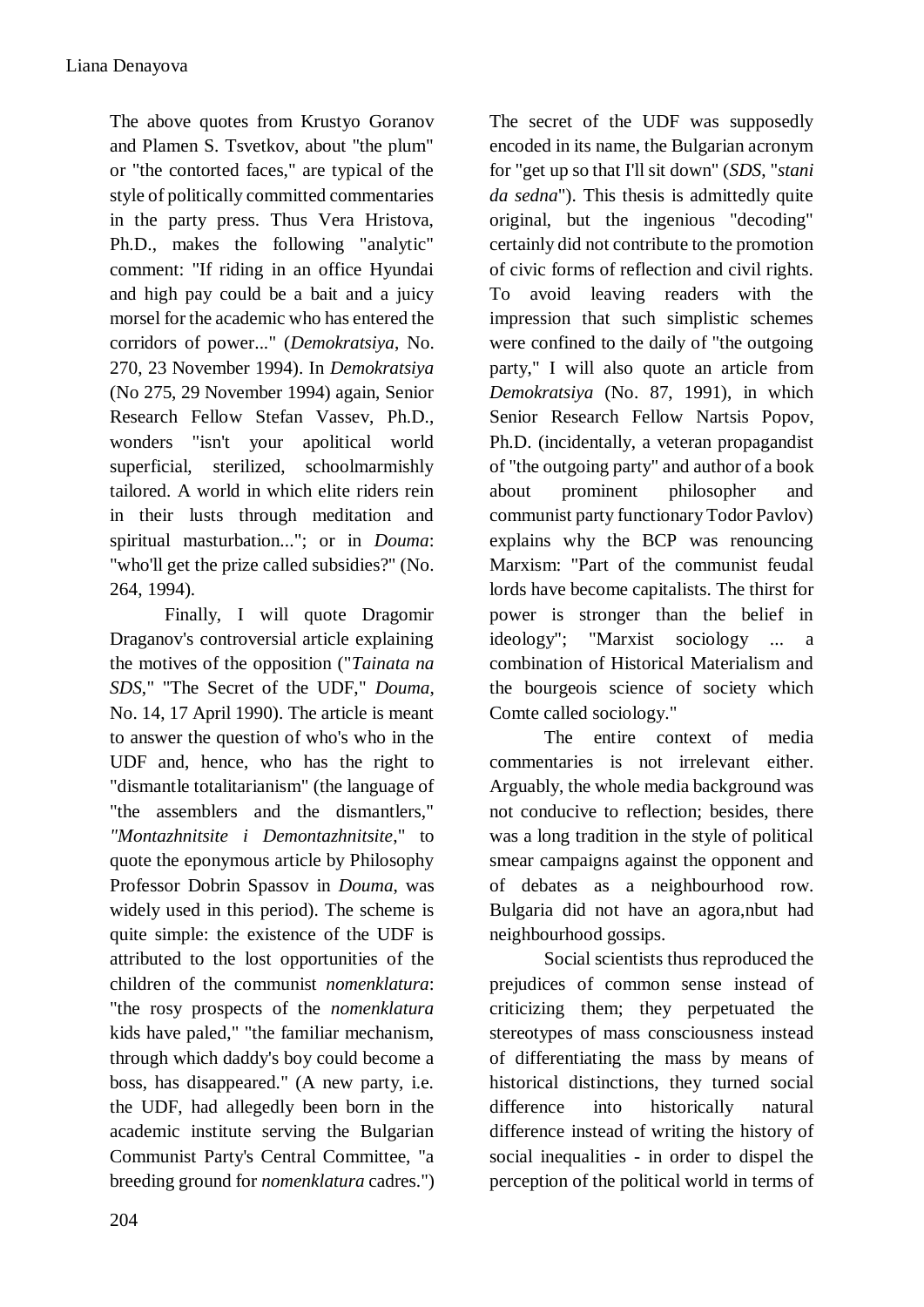love and hate, "feathering the pols' nests" ("*pulnene na goushkite na polititsite*," literally, "stuffing the throats of politicians") and "lining journalists' pockets" ("*nahranvane na journalistite*," "feeding journalists") - archetypes of thought which no test in the discipline of civic education could ever dispense with. In sum, the social and political science analyses largely allowed the conceptualization of a primitive social world.

Instead of rationalizing political life, politically committed social and political scientists were involved in the escalation and generation of various social problems; in provoking, for instance, the public anxieties that create conditions for the rise of xenophobia and catastrophism, they provided tribal conflicts with data and arguments, allowed national identity to be perceived not as civic, but as "tribal," ethnic. They agreed to live in a past that would not pass, and did not help develop a project for the future, for a common future of the nation, a national meta-narrative about the future of the nation (the nation as a community of citizens rather than of two "peoples" - blue and red).

The debate on communism in the Bulgarian media actually did not take place, despite "the long farewell to communism" ("*Dulgoto sbogouvane s komunizma*," to quote a rubric in the *Zname* weekly). Petar-Emil Mitev is arguably right that "practical negation [of communism] outstripped theory ... perhaps it is worthwhile to start with an account of the cognitive mistakes, of the illusions of an illusion..." (*Kultura*, No. 20, 17 May 1996). Either way, the Bulgarian public debate on communism apparently ended before it had begun. (*Nova publichnost* [Elenkov 1999], an excellent collection of analytical articles published in the press in 1998 - an overdue attempt to bring together the different perspectives on post-1989 developments - does not contain a single article analyzing the society we are departing from; this issue is hardly raised at all.) For at the beginning of transition discussions admittedly could not go beyond the slogans of "down with communism"; the problem, however, is that there were no real discussions later either. Not even when there were appropriate occasions in the public sphere - the debate on the law on the illegitimacy of the communist regime, the President's appeal for "national consensus." Because underlying the different narratives of communism and scientific interpretations were the interests of different elites. The memory of communism split the Bulgarian people in two: executioners and victims, traitors and patriots. (Historians, political scientists, etc. found it hard to write depoliticized, value-neutral commentaries.) The average reader, listener or viewer was not confronted with the question of what, in the final count, *was* communism: a social order or an idea, practice or doctrine, an idea or ideas? Was this idea a result of the logic of Modernity itself, and what made it different from the other forms of totalitarianism, what made it possible to build precisely an "ideological society" in Bulgaria? Was socialism in Bulgaria possible due to the logical continuity of the stages of unsuccessful modernization (B. Moore's theory of socialism as the result of an agrarian revolution following a launched but unsuccessful modernization was used by sociologist Georgi O. Dimitrov to show the different transformations of the basic contradiction between the powerful State and the undeveloped civil society and the inevitability of political violence)? Indeed, there were quite a few professional debates on communism or, more precisely, texts,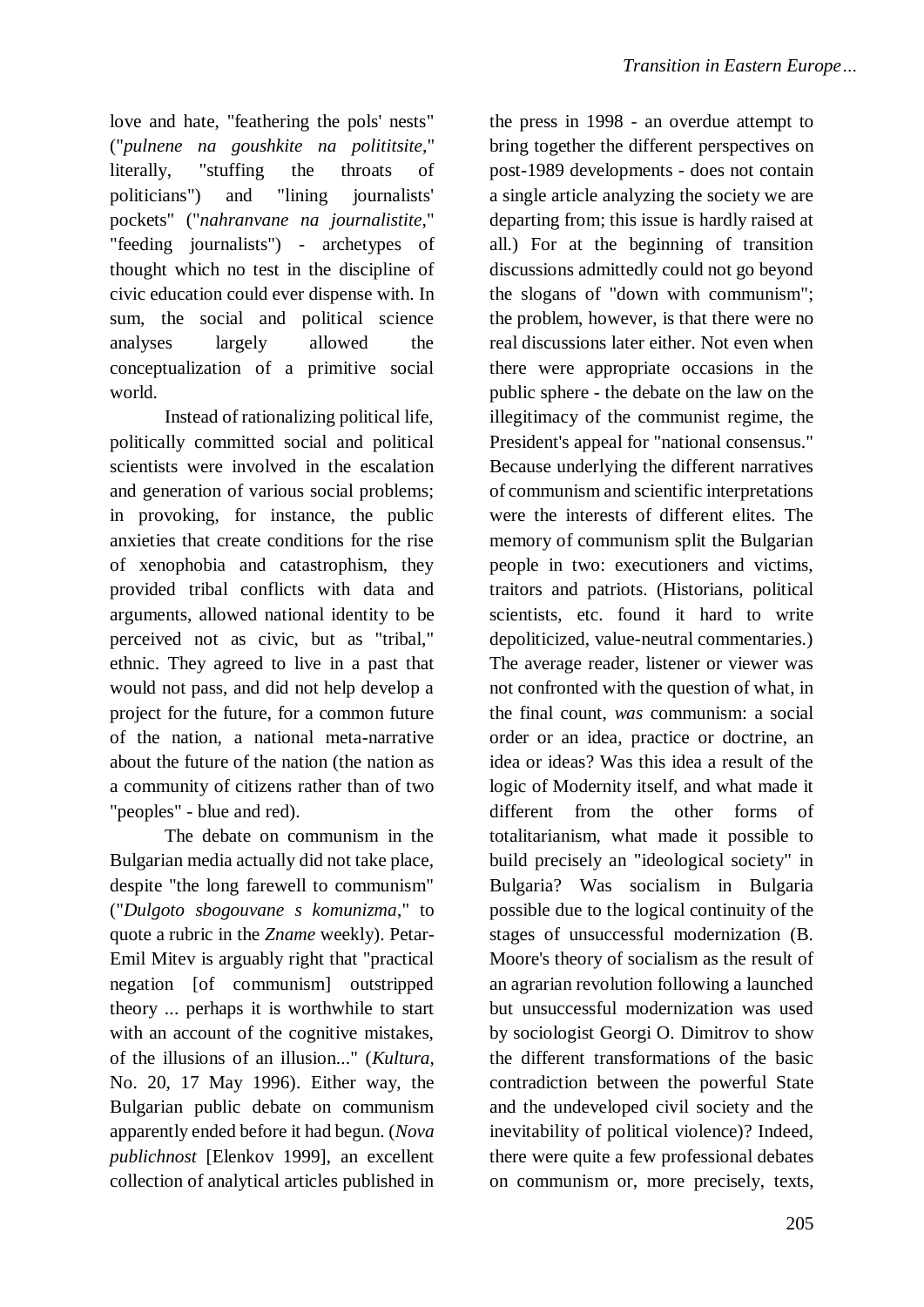books and articles.<sup>10</sup> Many studies on "the new elites," a magic formula for donors, were funded... Yet the impact on the public sphere was insignificant. There was no flow of ideas from the academic debates to the cultural weeklies and on to the popular dailies, to say nothing of the party press. The Bulgarian environment proved quite impervious. Furthermore, a comparison between the interpretations of national Bulgarian history in the media and in the history textbooks (Grekova 1997) showed that the accents placed by the textbook authors themselves were quite different when the latter discussed the selfsame event in the party press.

Thus despite certain efforts to conceptualize the processes of transition, the different "streams" failed to meet in the public sphere. The public sphere was occupied by the "corporal" memories of communism and imported theories about communism.

Needless to say, there were quite a few efforts to conceptualize developments in critical rather than propagandist or romantic-festive terms. The critical publications, however, were not in the centre of the public sphere. They were marginal (with some exceptions) and marginalized. For instance, Roumen Dimitrov continued to uphold "the courage of reason." In "*Chernobeliyat kaleidoskop na xenofobiyata*" ("*The Black-and-White Kaleidoscope of Xenophobia*," *Kultura*, No. 51, 17 December 1993), an article prompted by newspaper headlines of the "Arabs-Shoot-Our-Politicians" type, Dimitrov

showed that "the media have already lost their mediating function," that following the logic of scandal, they offered a world that was not multi-dimensional and was convenient for readers, because "readers prefer to click their tongues rather than to rack their brains." "There's xenophobia everywhere. Yet if in Europe it rose from the riffraff, bottom-up, the very opposite happened in our country - xenophobia spread top-down, from the elites..." Dimitrov and other authors did not follow the official line in writing about Serbia (in 1993) and NATO (in 1999) either. But with insignificant impact and influence.

\* \* \*

The second stage in the media presence and ideologemes of social scientists - which arguably started around 1995 - saw the rise of experts rather than of socially committed intellectuals; it signalled a transition - as they say - from existential to pragmatic politics, an expression of the exhaustion of the language of gentle revolutions, the language of the break with totalitarianism. Did this happen after the UDF loss in the December 1994 general elections or after the 1996 American-style presidential primaries, proposed by experts who wanted to shift the discourse away from The Truth as such to "the truth as procedure" (Ivan Krastev); or, perhaps, after - as they say again - "the UN rehabilitated independent expertise" (referring to the Centre for Liberal Strategies' major study on "Bulgaria in a

<sup>1</sup> <sup>10</sup>Petya Kabakchieva's thesis of communism as an "elitist model" in opposition to the views of Voslensky and Seleny, Petar-Emil Mitev's analysis of the two types of "communism," the abovementioned thesis of Georgi O. Dimitrov, Andrei Boundjoulov's thesis (incidentally, the subject of

another major debate - was a former Komsomol secretary entitled to theorize on communism - cf.<br>"Vladislav Todorov sreshtou Komsomola." "*Vladislav Todorov sreshtou Komsomola*," "Vladislav Todorov vs. the Komsomol," *Kultura*, No. 2000, 17 October 1997), and others on the circulation of the elites...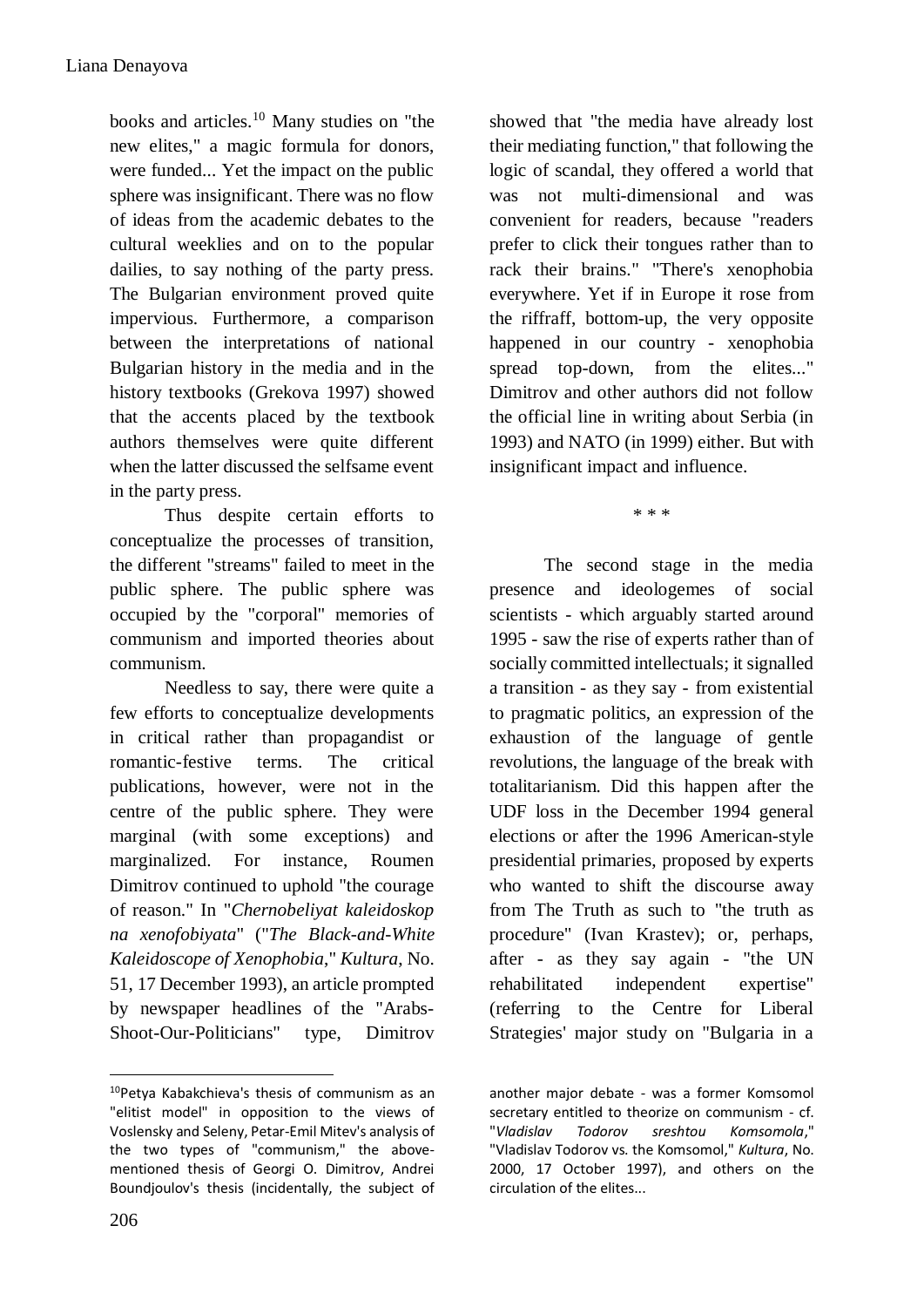Regional Context. Analysis of Risk Situations") and "for the first time the expert, be s/he good or bad, appeared as an institutional text" (*Kultura*, No. 2000, 17 October 1997)? In fact this does not really matter; what does is the real difference in the media presence and style of speech - no longer on behalf of The Truth, but on behalf of the form, the procedure, no longer through open letters, but through "scenarios," scenarios with non-gentle names... The Kozlodoui N-Plant Scenario, The Holbrooke Scenario, the Tequila Scenario, the Kosovo Scenario...

Of course, there was propaganda disguised as expert discourse at this stage too - pseudo-expertise as effective political agitation. For example, lecturer in economics and BSP member Roumen Gechev based his entire 1994 election campaign - "the shock change of system and monetarism have proven 'a bluff'," inflation will be under full control in early 1997 - on the role of the professional: "first, I have better theoretical training since I have specialized in foreign universities, contrary to Ivan [Kostov]," "second, I am more familiar with Western literature on economics, because I have no language barriers" (*Douma*, December 1994).

Undoubtedly, "the centenarian," i.e. the BSP, was not the only one to assume that professional discourse was a flattering asset. In an interview in a daily on the other

<u>.</u>

end of the political spectrum, Marin Poundev, a Bulgarian-born foreign expert in Russian and Balkan history, initiator of an Association for the Promotion of Bulgarian Culture, author of the book *Bulgaria in an American Perspective*, says the following in the context of the thesis that "the Russian boot has distorted our national history": "Yes... unfortunately it is the French who have advanced the thesis of American cultural imperialism, because they want a French one" (*Demokratsiya*, No. 273, 26 November 1994). (This smacks of the selfsame "get-up-so-that-I'll-sit-down"  $logic!)^{11}$ 

On the other hand, young political scientists were eager to "accelerate the modernization of the political class" and depersonalize relations with the old type of politicians, i.e. not to work on the basis of friendship and political loyalty, but to create conditions for formal decision-making mechanisms "recruiting political expertise"; to be "the agent who severs the warm, syncretic and spontaneous bonds of premodern society and replaces them with alienated, formalized [ones]" (Eugene Daynov et al., quotes from a conference on "Political Sciences in Power" organized by the Centre for Social Practices, *Demokraticheski Pregled*, No. 6-7, 1996).

They introduced a new language along with "scenarios" and "recruiting expertise," "the democratization paradigm,"

<sup>&</sup>lt;sup>11</sup>There were other American experts too: Byron Scott, Professor of Journalism, Dean of the American University in Blagoevgrad, Southwestern Bulgaria, founder and head of an "institute for Media Management in the Balkans," in *Demokratsiya*, No. 274, 1994; Orelias Fernandez, a US diplomat in Europe, negotiator in the arms control talks in Vienna, with a current project on the establishment of an "International Media Foundation" supporting the independent media [because "state subsidies are a threat to the

independence of the media," "a media should be first and foremost a good business organization" (*Demokratsiya*, No. 201, 1991). Conversely, *Douma* reproduced many articles from the left-wing *Le Monde diplomatique*. Yet the experts - in most cases foreigners, for that's how it's supposed to be in "the normal countries," the argument "that's how it's in Europe" being familiar from an earlier Liberation, that from Turkish rule in 1876, too - in the party press were of two kinds: ours and non-ours, and changed places respectively.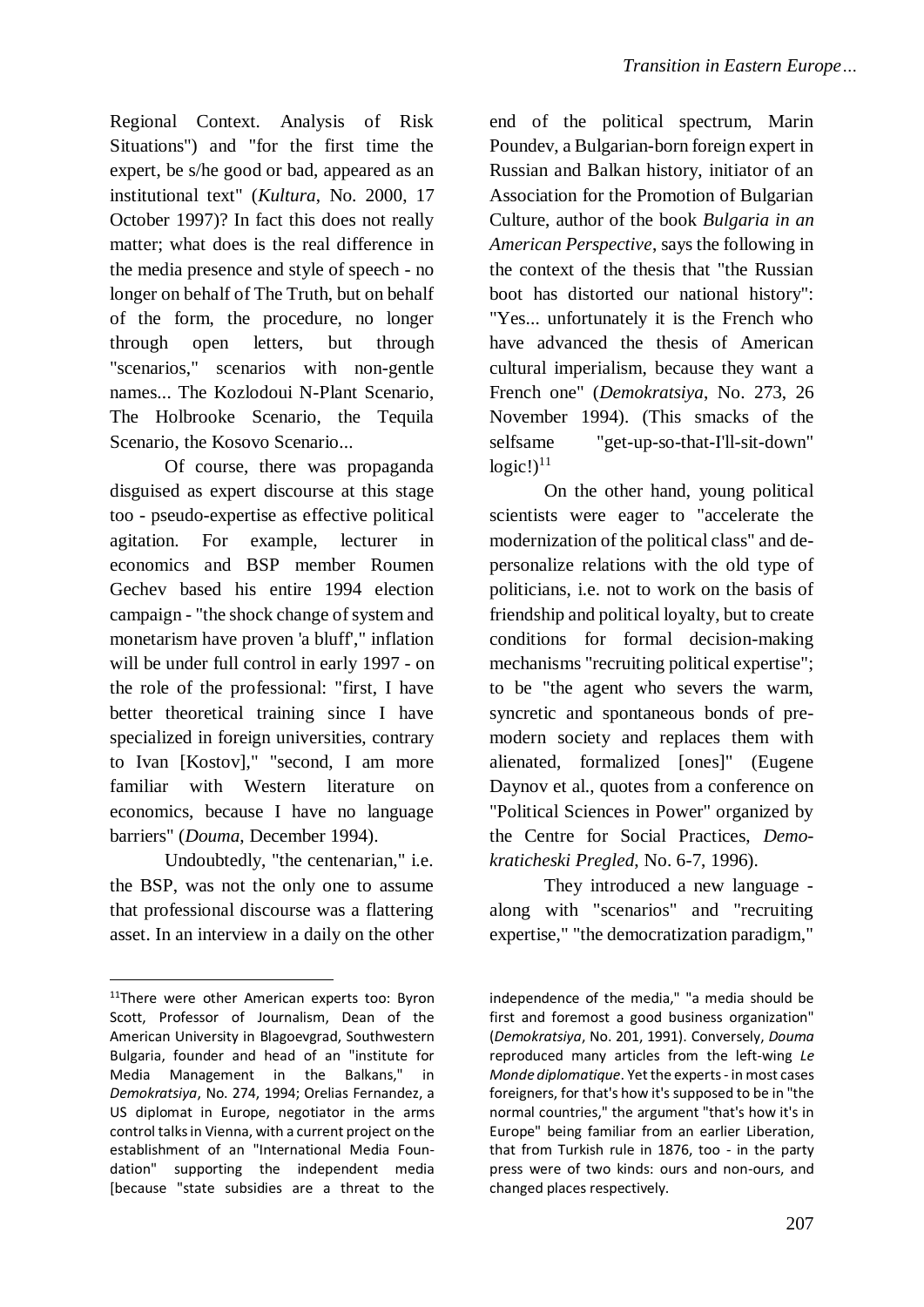"political agenda," "installation of a fair state based on American values multiculturalism and a liberal social contract," "memo," "lobbying," "think tanks," "policy-making process." In brief, policy.

This was a new language of intellectuals too. Arguably a genuine English, after Fortinbras's "take up the bodies" extensively quoted in the first, romantic, stage of transition... Contrary to Alexander Kiossev - in an emblematic, key discussion marking the transition to the new stage ("*Intelektualetsut i expertut*," "The Intellectual and the Expert," a discussion with Boyko Penchev, Ivan Krastev, Ani Ilkov in *Literaturen Vestnik*, No. 20, 26 March 1996) - I will not consider the question of how this transition from "the language of the late Dadaists to the language of the experts" was possible. Nor will I take the position of the moralist, defended by Kiossev even with his "corporal" presence in the Bulgarian public sphere, who, rejecting both the 19th century intellectual and the expert, rejects "the easy way in which those who changed their identifications from late Dadaists to experts, have suddenly forgotten what they know," namely that "expert reason is a late hypostasis of 'instrumental reason'." For here I am concerned - not so much as a philosopher of morality but as a critical sociologist - rather with what type of elites and transition legitimate this type of expert discourse, what provokes the latter, with what social networks is it associated, to the logic of which social network and elites is it adequate, and which networks take advantage of it. That is why I will initially only try to describe the self-designations of experts, their arguments, the possible contradictions between their self-perception and the logic of expertise. After all, here we

are concerned with the rational arguments and figures of the presence of professional languages in the media, aren't we? It's true that, to quote Pierre Bourdieu, "there is no effective democracy without real critical counter-power" such as those languages could provide, isn't it?

Vladislav Todorov's interview "*Ako ima vtora vulna za NATO, shte bude pri razlichni ousloviya*" ("If There's a Second Wave [of Admission] to NATO, It Will Be on Different Terms," *Kapital*, 8-14 June 1998), is a typical example of expert discourse: "[US special envoy to the Balkans Richard] Holbrooke's statement [that Bulgaria may attack the Former Yugoslav Republic of Macedonia and claim its territory] is a case study of a scenario in which Bulgaria is an agent of the crisis. A spirit of '*heartless realism*' ought to be cultivated in Bulgaria, whereby Holbrooke is seen not as an *agent provocateur*, but as a scriptwriter of a collapse of the *status quo*." This "political scenario, due to the Bulgarian *complex of historical guilt* oversensitivity to and oversuspicion of statements of external authorities - has caused such a stormy reaction. The role of the media is extremely important in this case. *They should open up space for reason and the rational unravelling of political imagination, and tame the Bulgarian passions* and this reactiveness, which is obviously becoming a *national character trait* [?! italics mine]." The problem however, is whether this – "opening up the space of reason" – is possible at all if there is no public in the sense discussed at the beginning of this study (but only a mass that turns on the TV set to watch *The Lights of Miami* every night), if there are tendencies which are rather different from those until recently described by the Prime Minister about the growth of a middle class, e.g.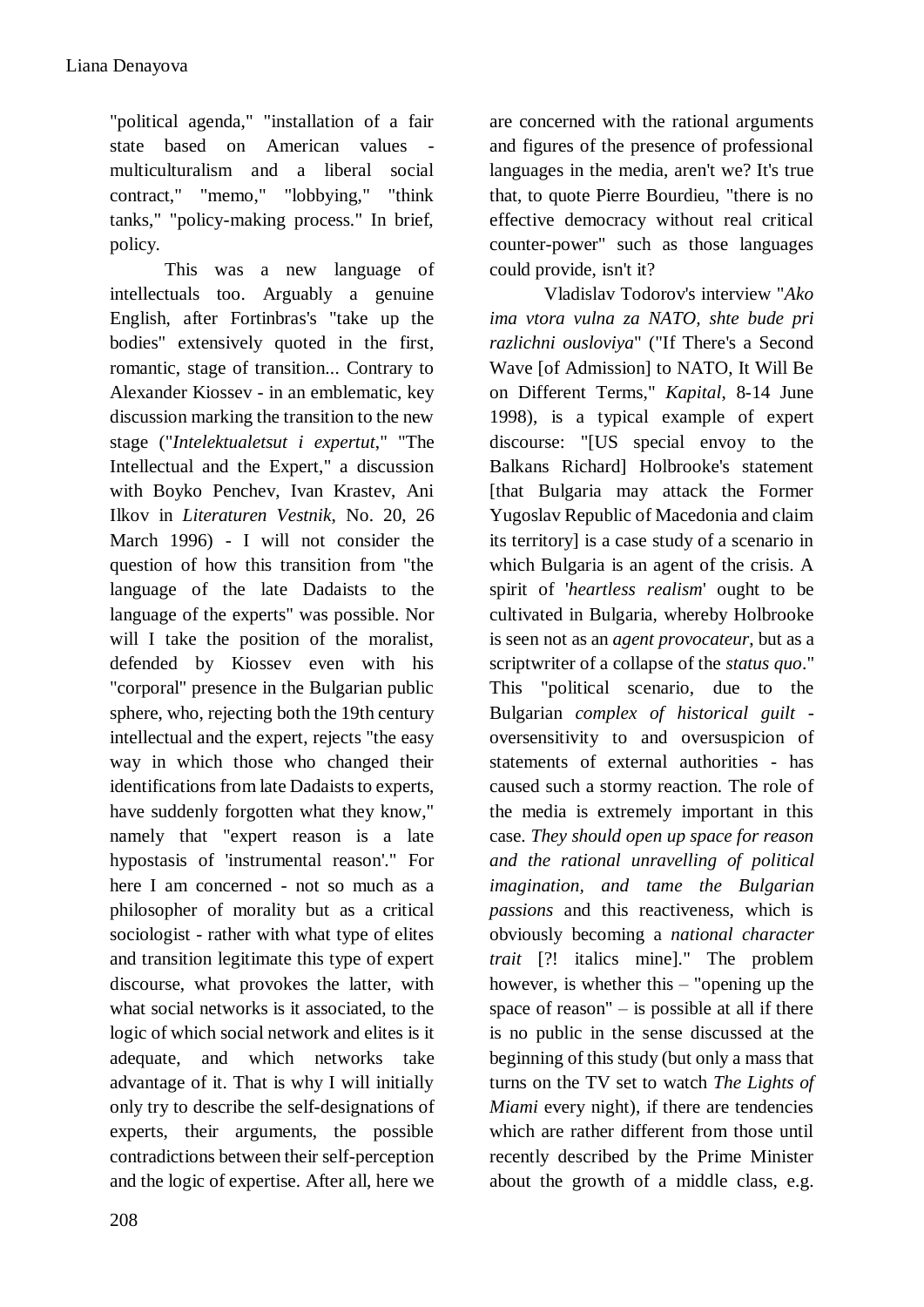tendencies towards clientelistic models of representative linkage (noted by certain political scientists, e.g. Ragaru 1997: 28).

Another example of arguments in favour of the advent of "the age of experts" is the above-mentioned discussion in *Literaturen Vestnik* (March 1996): expert discourse is a discourse of normalization - it is impossible to live forever in "a world without everyday life," an expression of the transition from existential to pragmatic politics; the conditions for this transition came after the 1994 electoral defeat of the UDF, which for the first time "acknowledged the discourse of political science" (until then only those who were kicked out of the UDF had become impromptu political scientists); expert discourse protects the interest of the political system itself and, in this sense, the *status quo*; it accepts the names of the actors in the political sphere "such as they themselves identify by." "The truth is procedure." A necessary procedure insofar as any society has an "interest of surviving," which is manifested in the strategies of the *separate* [italics mine] interest - this is how "administrative forms which should stop crime, repair the streets, should be formed" (most quotes are from Ivan Krastev). I would not want to object by citing poetic arguments such as Ani Ilkov's (who claims that expert discourse was a transformation of "the second morality of communists"). Still, it is interesting to reconsider - in sociological terms - the question of whether there really are conditions for a pure liberal estate in Bulgaria?

Aren't authors like Bourdieu right in worrying about the schemes of neo-liberal thought, which tries to dissolve collectivities (collective survival interests and strategies), which fragmentizes any

resistance, any solidarity? Isn't this a case of "false universalization," of imposition of theories imported from different, contexts (and leading, in the Bulgarian case, to dehistoricization and depolitization) ? ("Naturalization of the schemes of neo-liberal thought, whose dominance has been asserted in the past 20 years thanks to the subversive activity of think tanks and their allies in the political and journalistic field," [Bourdieu, Wacquant 1998: 110]). In an article on American anti-intellectualism, Loic Wacquant shows how the market paradigm is imposed on all activities, how lobbies are bought, how the graduates from elite political schools start working for large commercial companies, how senior civil servants come from the multinational corporate and banking community. Wacquant is very critical of the so-called "think tanks," of "the unfair competition from the intellectual dumping of research institutes on public policy decisionmaking": "no need of independent thinkers as long as a hundred-odd think tanks are prospering in Washington by producing their polished savant compilations on order... fat technical documents, preferably with figures, and those dryish evaluation reports, well done to meet the requirements of the moment and to whitewash with rationality and neutrality measures taken on the basis of other criteria" (Wacquant 1996: 1). Think tanks have "the frills and hexis, the language and titles of the university professor, but lack his principal attribute the capacity to formulate questions and the will to find answers with no constraints whatsoever, whatever this might lead to..." (Wacquant 1996: 1). (Of course, there are many reasons for the prosperity of think tanks in the US, not least the self-isolation of the university microcosm; there are also reasons for their transfer to and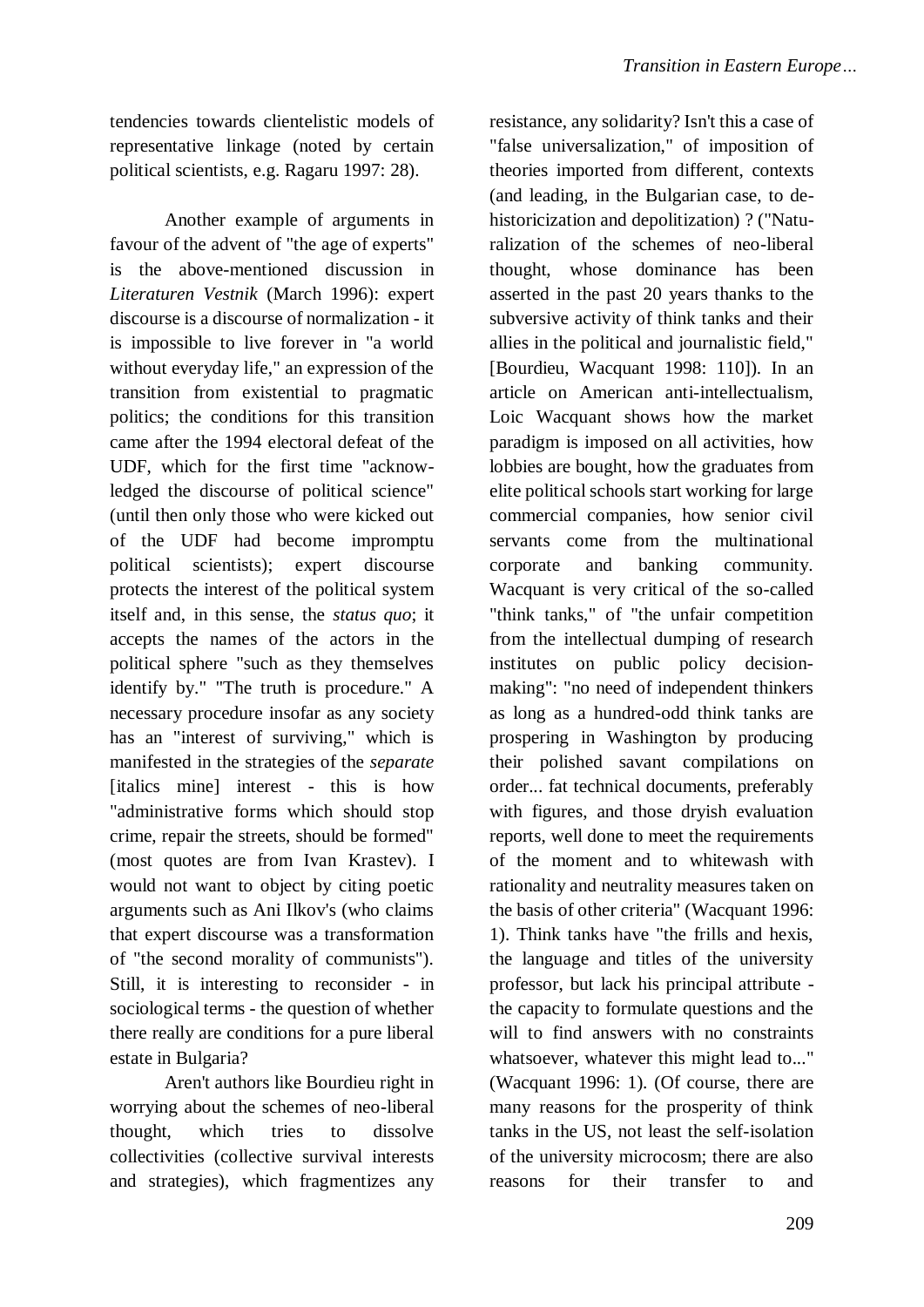consolidation in Eastern Europe, for the promotion of precisely this type of expertise...)

Hence I was quite surprised to hear that Eastern European think tanks had gathered at a seminar in Budapest. And I was even more surprised to learn that some of Bulgaria's top media intellectuals identified as think tanks. I am referring to Ivan Krastev, who offers convincing arguments for his thesis in the article "The Liberal Estate. Reflections on the Politics of Think Tanks in Central and Eastern Europe" (Krastev 1999; cf. also Krastev et al. in *Kultura*, No. 2000, 17 October 1997). This thesis is relevant to social science and its public effect in the "postcommunist era." That is why I will take the liberty of making a longer summary of Krastev's article. In discussing think tanks, Krastev is not referring merely to experts, but to experts from independent public-policy research institutes which are both non-governmental and non-market; his definition of think tanks also excludes government research units and social science institutes in the academies of science, consulting agencies, civic pressure groups and some prodemocracy foundations (Krastev 1999: 36). Think tanks have long been "perceived as typically, if not exclusively, American institutions," because "Anglo-Saxon culture, founded upon the power of rational argument, is the proper context for understanding the power of twentiethcentury independent policy research institutes in America and Britain" (Krastev 1999: 37); they serve policy-makers on the basis of the conviction that hard data and public debate are important in decisionmaking. Krastev notes something very typical of many East European thinks tanks, namely that they "exist because of their donors, on behalf of their donors, and for

Yet - and with good reason too - he stresses that the transfer to another social and cultural environment in itself changes their function. That is why think tanks in Bulgaria have a different history and a different "agenda" - they "constitute a break from" (Krastev 1999: 39) the liberal intellectuals from the early period of transition, after the language of 1989 was exhausted (the attempt of first-generation liberal intellectuals "to reduce the political process to public debate" [Krastev 1999: 45] was exhausted). In other words, they are the second generation, who "re-wrote their essays on liberalism as policy papers in order to preserve their influence" (Krastev 1999: 53). They are not value-free (as a scientist should be). Their main purpose is to maintain the public debate - "it was the public, not the governments, which captured the imagination of the newly born policy institutes" (Krastev 1999: 44); their purpose is to maintain the "original paradigm" ("anti-Keynesian") against "populist consensus"; in other words, to preserve "the liberal consensus," "to compensate for the weakness or even the absence of pressure for further reforms on the side of local business communities" (Krastev 1999: 48); to attempt to bring about real dialogue between political liberalism and economic liberalism ("technopols"), whose influence was declining as a result of the pain of reform, but whose influence on policymaking had to be preserved.The think tanks have "capitalized on their good relations with the media" (Krastev 1999: 48); with "their high media profile," they have an impact on public opinion-making; since they are not "overtheoretical," they produce materials which are "comprehensible also for the rank-and-file public" (Krastev 1999: 44). Similar to the early intellectuals, with

the sake of their donors" (Krastev 1999: 36).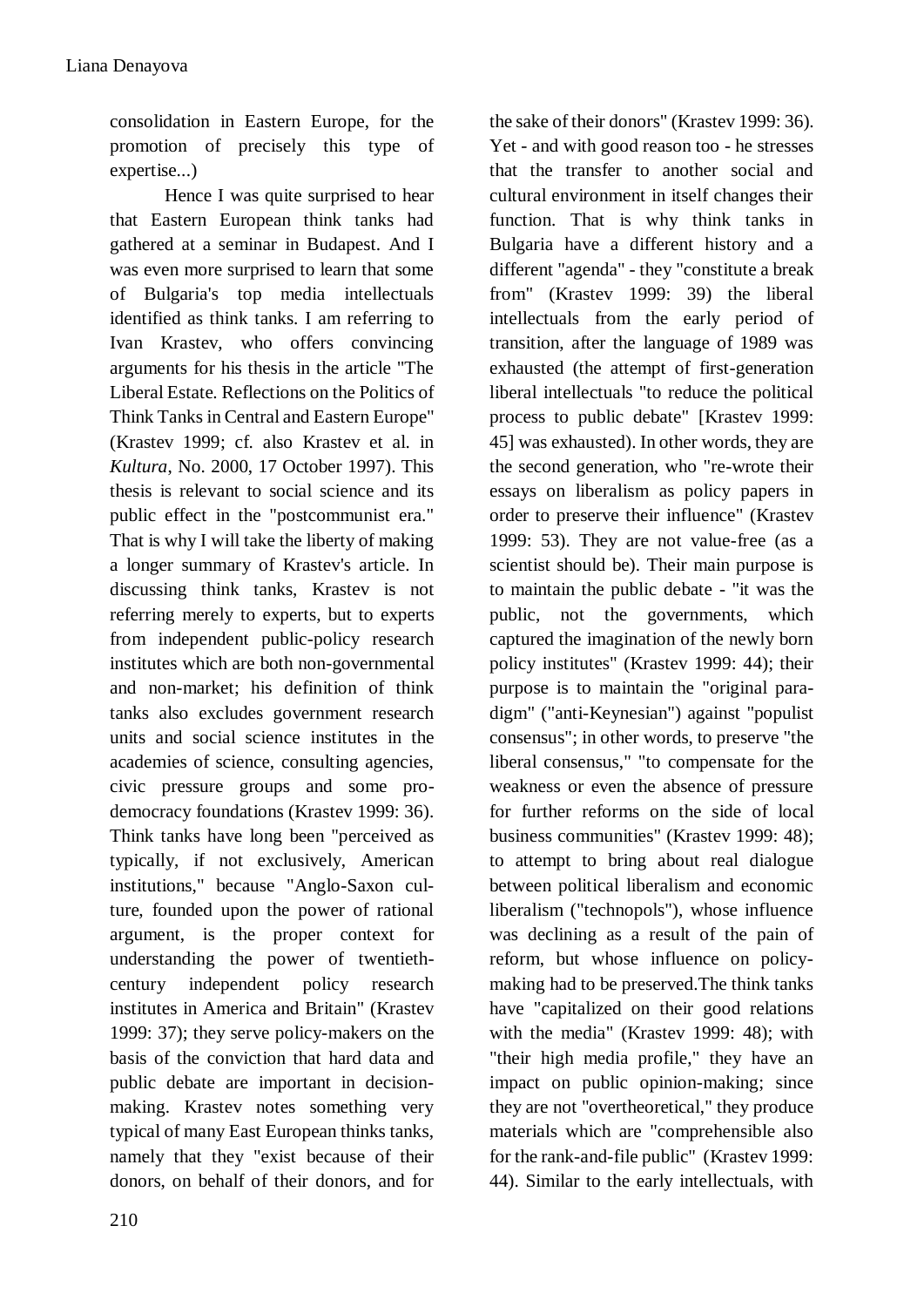whom they are associated, the discourse of think tanks is "charismatic and not fact driven. It is a discourse about politics, not about policy" (Krastev 1999: 42). Thus think tanks, as an autonomous centre of expertise, are "much more in the business of talking to governments (whether shouting or whispering) than of advising them" (Krastev 1999: 49). In lobbying for the idea of introducing the principle of presidential primaries in Bulgaria, the Centre for Liberal Strategies (CLS), as an institute of this type, produced more than 60 publications in a period of less than 60 days, "mobilizing their networking capacities" and social contacts (Krastev 1999: 51). As "representatives of an autonomous, though marginal center of power in an attempt to offer alternative mechanisms for the institutionalization of liberalism" (Krastev 1999: 46). Consequently, think tanks are associated with the changed role of intellectuals in the course of the development of the reform (with the need of replacing the old type of "ideological" language with the language of experts).

I believe that there is another important accent in Krastev's thesis: he repeatedly notes the link (second generation) with the intellectuals of 1989 and, in this sense, the difference from classical think tanks. Moreover, at the end of his article he calls them "knowledgeable managers of expert discourse [rather] than experts themselves," (Krastev 1999: 53) an "advocacy group for liberal solutions"; and projects that "the lack of a community genuinely committed to scientific work" will severely limit "their capacity to produce innovative policy solutions" (ibid.), therefore in this sense their present form of existence will prove invalid.

Obviously the problem of the media presence of those gifted media intellectuals

who identify as think tanks, albeit nonclassical, is very different from the problem of Media Studies, the "Esperanto" of media intellectuals and the so-called media class in, say, France. L. Pinto (Pinto 1995: 9) has studied (before us) the commentary rubrics in *Le Monde*, *Liberation* and *Nouvelle Observateur*, to see whom does the press turn to for expert commentary, who is invited by the French media. His objective is to explain the logic of market demand for media-type intellectuals (whose archetype is the famous BHL, Bernard-Henry Levi), who are knowledgeable about a broad range of subjects - from organ transplants to Postmodern collage. In a widely discussed analysis of "the journalistic field," Bourdieu shows that the market logic exercises pressure on the latter which, in turn, facilitates "growth in the influence of the commercial over the pure" in the other spheres of culture too; which ultimately means that if you want to be heard, you must sell on the media market. Other countries have likewise seen the rise of this specific intellectual stratum created by pure market logic (Baumann), a logic that undermines the modern basis of the collective power of intellectuals - people who appear only to reappear, appearance appearance'. What counts is the pure quantity rather than the content of their messages, with the quantitative media time, their salability proving to be more important (Baumann).

Thus the problem in Bulgaria is indeed different. Ivan Krastev is right that Bulgarian intellectuals with a "high media profile" are committed intellectuals. (In this sense - by this indicator - they tend to resemble Bourdieu's *Raison d'agir* group rather than BHL.) Yet the important question is ultimately who is the subject (agent, actor) of reforms, which elites stand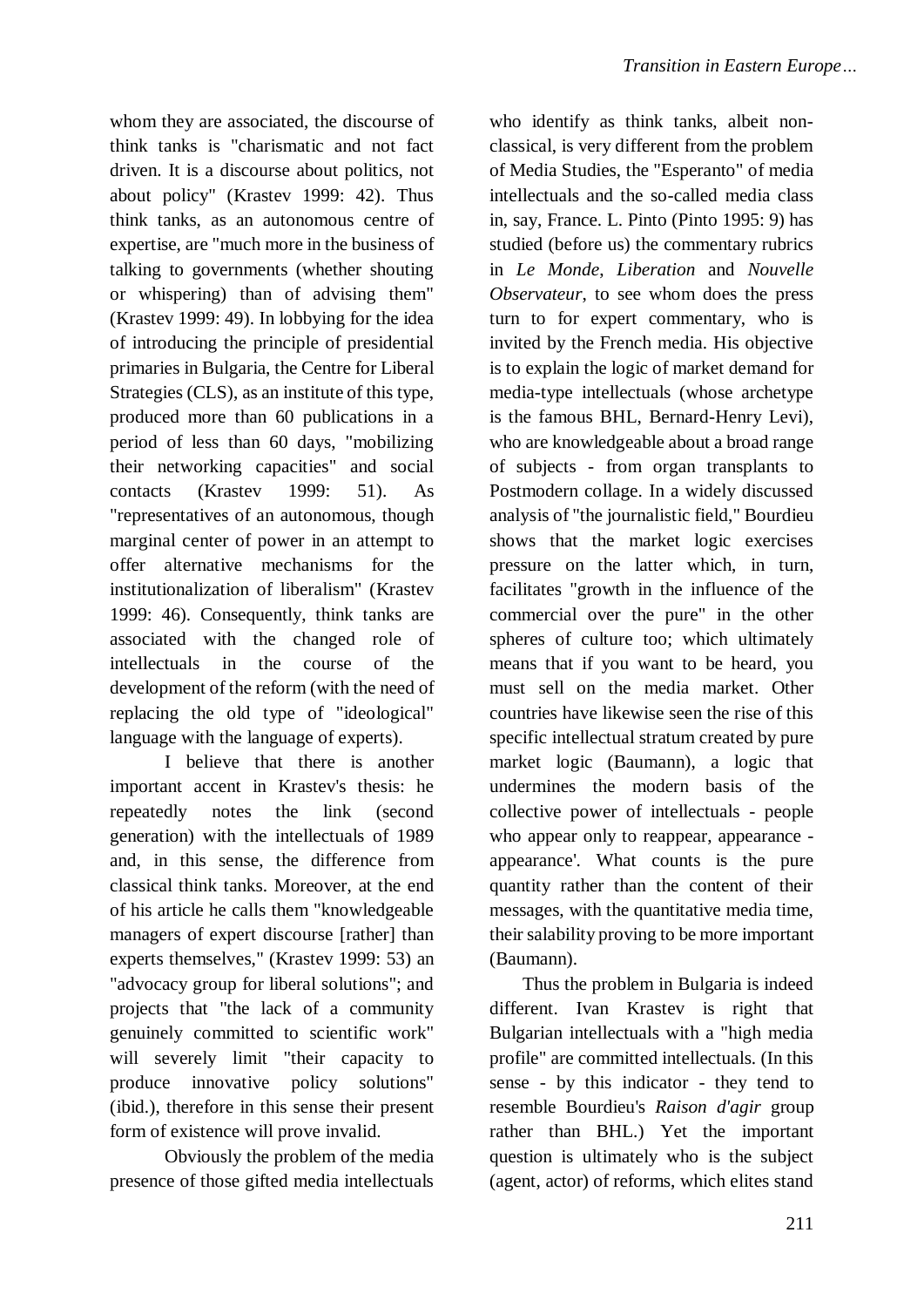to gain from them? In whose name is public opinion mobilized, risk situations solved, hard data for scenarios sought? Considering that Krastev notes in his article that these are not the "local business communities," that we have a "marginal centre of power" which wants to institutionalize a policy, *whose* (not what - it is neo-liberal) is this policy? Needless to say, I certainly do not believe that there is a "Centre," least of all "Headquarters," sending us think tanks the way they used to send us tanks (let us recall the 15 "tanks of peace," i.e. tractors, which Marshal Tolbukhin, the commander of the Russian troops in Bulgaria after the September 1944 *coup d'etat*, sent as a gift to communist leader Georgi Dimitrov; and other tanks, too). Yet the analysis of the networking capacities of the second generation of liberal intellectuals is of paramount importance for the answer to some of the questions about the elites of transition and its main constituents: *what* networking capacities are mobilized, *when* and *how*. This does not concern only the high educational, cultural and linguistic very important too - capital of the second generation of liberal intellectuals. But also the fact that their position is probably not marginal at all, and that they - and they alone - are capable of mediating more subjects (agents, actors), being part of much more networks, potential and actual constellations of forces (especially in comparison to the first - dissident generation...). In other words, this very type of intellectuals do not simply talk to the governments or the public, but are consensual, legitimate in (and for) more networks, acknowledged (and identified) as mediators by more main "subjects" (agents, actors) of transition. As pure mediators. Yet are those the pure mediators which the media ought to be – as mentioned at the

beginning – according to Habermas and other non-anti-Keynesian social scientists? Hardly. All that could be said for the time being is that the Transition thus substantialized in this study (I realize that the transition is far more complex) needs their policy papers, with the respective hard data – not critical theory. It needs those – adequate – scenarios, i.e. the logic of pure form that is not burdened with warm allegiances (be it to the golden age of dissidents). That is why the scenarios have proven effective. And "the Bulgarian passions" - tamed. So as to supposedly open up – they say – space for reason. Existential politics is dead.Yet between "pragmaticism pragmaticism'" there is no room for critical publicity.

## **References**

*Annual Report*. 1997 (1995, 1996). Open Society Fund, Sofia.

Avramov, R. and V. Antonov (Comp.). 1994. *Prehodut* [*The Transition*]. AIPR, Sofia.

Baichinska, K. 1997. *Prehodut v Bulgaria prez pogleda na sotsialnite naouki* [*The Transition in Bulgaria from the Perspective of Social Sciences*]. Marin Drinov Academic Press, Sofia.

Best, J. 1990. *Threatened Children: Rhetoric and Concern About Child-Victims*. Chicago, London. University of Chicago Press.

Borodinov, G. 1999. "*Funktsii i disfunktsii na publichnostta v Bulgaria*" ["Functions and Dysfunctions of Publicity in Bulgaria"].- In: *Publichna komunikatsiya i evropeyska integratsiya* [*Public Communication and European Integration*], Zenitsa, Plovdiv.

Boundjoulov, A. and D. Deyanov. 1993. "*Postcomunisticheskite eliti*" ["The Postcommunist Elites"].- In: *Izbor*, Autumn 1993.

Bourdieu, P. 1991. "*Obshtestvenoto mnenie ne sushtestvouva*" ["Public Opinion Doesn't Exist"].- In: *Kritika i Humanizum*, No. 2, 1991.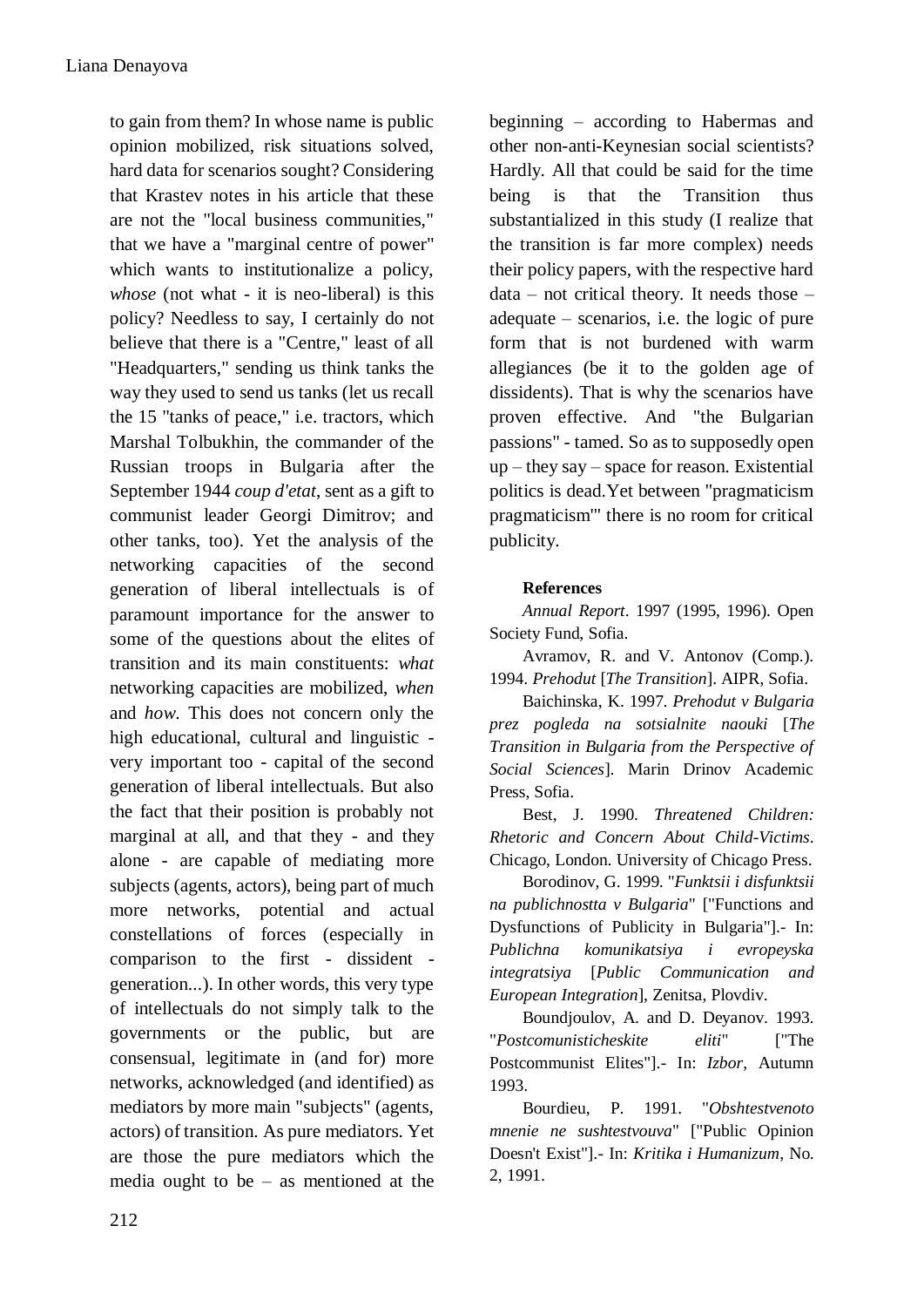Bourdieu, P. 1998. "*L'essence du neoliberalisme*".- In: *Le Monde diplomatique*, mars 98.

Bourdieu, P. Loic Wacquant. 1998. "*Sur les Ruses de la Raison Imperialiste*".- In: *Actes de la recherche en Sciences Sociales. N 121 - 122*, mars.

"*Bulgaria v regionalen context. Analiz na riskovi situatsii*" ["Bulgaria in Its Regional Context: A Political Risk Assessment"]. 1997. A Centre for Liberal Strategies paper.- In: *Kultura*, No. 41, 1997.

*Bulgarsko mediaznanie* [*Bulgarian Media Studies*]. 1996. Vol. 1 and 2, ed. Milev R. Balkanmedia, Sofia.

Crespi, I. 1996. *Obshtestveno mnenie, sondazhi, demokratsiya* [*Public Opinion, Polls, Democracy*].

Daskalov, R. 1998. *Mezhdou Iztoka i Zapada. Bulgarski kulturni dilemi* [*Between the East and the West. Bulgarian Cultural Dilemmas*]. LIK, Sofia.

Daynov, E. 1998. "*Diskoursut na mediite i prehodut v Bulgaria*" ["Media Discourse and Transition in Bulgaria"].- In: *Chetvurtata Vlast* [*The Fourth Estate*], No. 1-2.

Dimitrov, G.O. 1995. *Bulgaria v orbitite na modernizatsiyata* [*Bulgaria Within the Orbits of Modernization*]. Sveti Kliment Ohridski University of Sofia Press, Sofia.

Dimitrov, R. 1992. *Tribunal ili forum* [*Tribunal or Forum*].- Georges Neuf Inc., Geneva-Paris-Sofia.

Dimitrov, R. 1998. "*Predizvikatelstva pred grazhdanskata kometentnost. Pravnoinstitutsionalni problemi na masmediite i grazhdanskite organizatsii kato publichni posrednitsi*" ["Challenges to Civic Competence. Legal-Institutional Problems of the Mass Media and Civic Organizations as Public Mediators"].- In: *Bulgaria 1998: Tsennosti i obshtestveno mnenie* [*Bulgaria 1998: Values and Public Opinion*], comp. Karasimeonov G. and E. Konstantinov, Friedrich Ebert Foundation and IPPI, Sofia.

Dimitrova, B. 1998. "*Mediite - mezhdou doverieto, konkurentsiyata i vlastta*" ["The Media: Between Confidence, Competition and

Power"].- In: *Chetvurtata Vlast* [*The Fourth Estate*], No. 1-2.

Ditchev, I. 1997. "*Eticheskata bomba sus zakusnitel na komunizma*" ["The Ethic Time Bomb of Communism"].- In: Znepolski, I. (Comp). *Fransoa Fyure i prevuplushteniyata na sotsialnata utopia* [*Francois Furet and the Transformations of Social Utopia*]. DNCHO, Sofia.

Dixon, K. 1997. Les Evangeliste du Marche. *Liber,* 32. Paris.

Elenkov, I. (Comp.) 1999. *Nova poublichnost. Bulgarskite debati 1998* [*New Publicness. The Bulgarian Debates in 1998*]. Open Society Fund, Sofia.

Foucault, M. 1997. *Kritika i Prosveshtenie* [*Critique and Enlightenment*]. Sofia, Kritika i Humanizum Press (translated by Antoaneta Koleva).

Grekova, M. et al. 1997. *Natzionalnata identichnost v situatzia na prehod: Istoritcheski ressursi* [*National Identity in a Situation of Transition: Historical Resources*]. Sofia, Minerva.

Habermas, J. 1992. *The Structural Transformation of the Public Sphere*.- Polity Press, Cambridge.

Hirschman, Albert O. 1991. Deux siecles de rhetorique reactionnaire. Fayard, Paris.

*Journalistikata v totalitarnoto i posttotalitarnoto obshtestvo* [*Journalism in the Totalitarian and Posttotalitarian Society*]. 1995. Sveti Kliment Ohridski University of Sofia, Faculty of Journalism and Mass Communication, Sofia.

Kabakchieva, P. *Politicheska vlast i elit(i). Prehodut: 1989-1997* [*Political Power and Elite(s). The Transition: 1989-1997*]. Dissertation.

Keane J. *The Media and Democracy.* Polity Press, Cambridge.

Kiossev, A. "*Erosut na institutsiite. Opit vurhou terora*" ["The Eros of Institutions. An Experiment in Terror"].- In: *Literaturen Vestnik*, No. 30, 2 September 1991.

Kiossev, A. 1995. "*Mulchanieto na agnetata i slovoto na bortsite*" ["The Silence of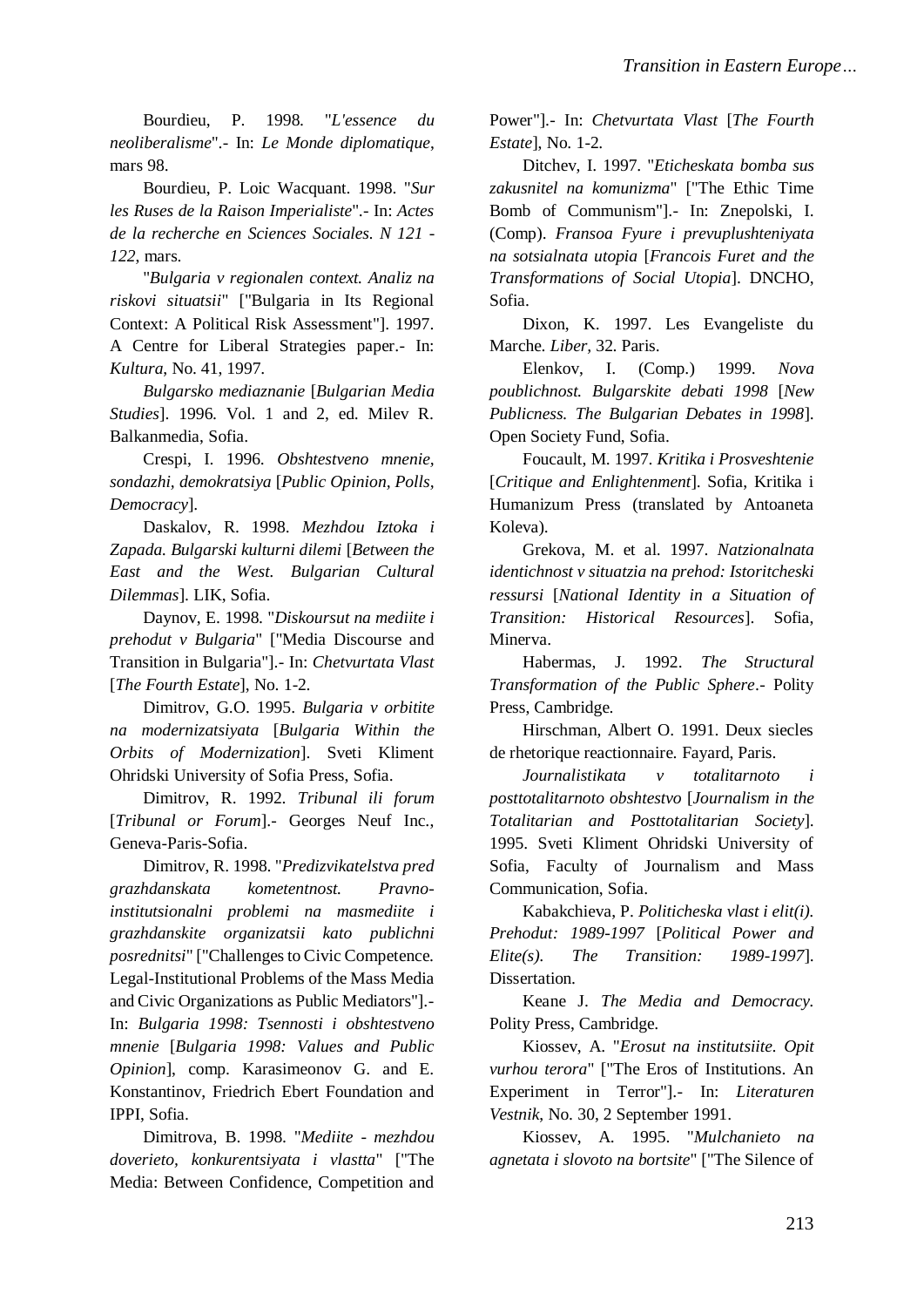the Lambs and the Speech of the Wrestlers"]. In: *Kapital*, No. 45, 1995.

Kiossev, A. 1997. "*Da razbirame prehoda. Interpretatsiyata na expertite vs interpretatsiyata na ouchastnitsite?*" [Understanding the Transition. The Interpretation of Experts vs. the Interpretation of Participants?"].- In: Znepolski, I. (Comp). *Fransoa Fyure i prevuplushteniyata na sotsialnata utopia* [*Francois Furet and the Transformations of Social Utopia*]. DNCHO, Sofia.

Kolarova, R. 1996. "*Teorii za prehoda i modeli na prehod. Sravnitelen analiz na protsesite na demokratizatsiya*" ["Transition Theories and Transition Models. Contrastive Analysis of the Processes of Democratization"].- In: *Politicheski izsledvaniya* [*Political Studies*], No. 4.

Koselleck, Reinhardt. 1986. La regne de la critique. Paris. Minuit

Krastev, Ivan. 1999.The Liberal Estate. Reflections on the Politics of Think Tanks in Central and Eastern Europe.- *East Central Europe. Vol.26, part I*, pp. 35-53, Budapest.

Lozanov, G. 1999. "*Trite zagoubi na chetvurtata vlast*" ["The Three Losses of the Fourth Estate"].- In: Elenkov, I. (Comp.) 1999. *Nova poublichnost. Bulgarskite debati 1998* [*New Publicness. The Bulgarian Debates in 1998*]. Open Society Fund, Sofia.

Mamardasvilli, M. 1992. *Kak ia ponimaiu philosophiu* [*How I Understand Philosophy*]. Moscow, Moskva Progress.

"*Medii, Poslaniya, Prehod*" ["Media, Messages, Transition"]. 1997. Centre for Social Practices. Political Scientists in Power. Conference. 1996.- In: *Demokraticheski Pregled*, No. 6-7: 89-105.

Minev, D. and Kabakchieva, P. 1996. *Prehodut - eliti i strategii* [*The Transition: Elites and Strategies*]. Sveti Kliment Ohridski University of Sofia Press, Sofia.

Mitev, P.-E. 1994. *Izbori '91.* [*Elections '91*]. Sveti Kliment Ohridski University of Sofia Press, Sofia.

Mitev, P.-E. 1999. *Izbori '94.* [*Elections '94*]. LIK, Sofia.

"*Nablyudenie na durzhavnite medii v Bulgaria...*" ["Monitoring State Media in Bulgaria..."]. 1998. An ACCESS Association Project funded by the Phare Democracy Programme.- In: *Chetvurtata Vlast* [*The Fourth Estate*], No. 1-2.

Noel-Neumann, E. 1985. "*Obshtestvenoto mnenie - nashata sotsialna cheroupka*" ["Public Opinion: Our Social Shell"].- In: *Sotsiologicheski Problemi*, No. 4, 1985.

Pesheva, M. 1996. *Dvoretsut na Dedal. Televizionniyat labirint* [*The Palace of Daedalus. The TV Labyrinth*]. Polyprint, Vratsa.

Pinto, Louis.1995. Lettre a des amis etrangers sur les intellectuels francais.- *Liber*, N 25.

Popova, S. 1998. "*Journalistika i sotsiologiya*" ["Journalism and Sociology"].- In: *Chetvurtata Vlast* [*The Fourth Estate*], No.  $1 - 2$ .

*Publichna komunikatsiya i evropeyska integratsiya* [*Public Communication and European Integration*]. 1999. Zenitsa, Plovdiv.

Ragaru, N. 1998. "*Democratie et representation en Bulgarie*".- In: *Les Cahiers de CERI*, N 19.

Raichev, A. 1992. *Zhestikulatsii* [*Gesticulations*]. PIK.

Smith, J.A. 1991. *The Idea Brokers: Think Tanks and the Rise of the New Policy Elite.* N.Y. The Free Press.

Spassov, O. 1999. "*Smyana na paradigmite: reprezentatsiyata v mediynite izsledvaniya*" ["Change of Paradigms: Representation in Media Studies"].- In: *Zhournalistikata dnes i outre. Bulgarogermanski sbornik* [*Journalism Today and Tomorrow. Bulgarian-German Collection*]. Vol. 2, ed. Leidenfrost H. and V. Simeonov. Sveti Kliment Ohridski University of Sofia, Faculty of Journalism and Mass Communication, Sofia.

Thom, F. 1987. *La langue de bois*. Paris, Juliard.

Todorova, M. 1997. *Imagining the Balkans*.- Oxford University Press, New York, Oxford.